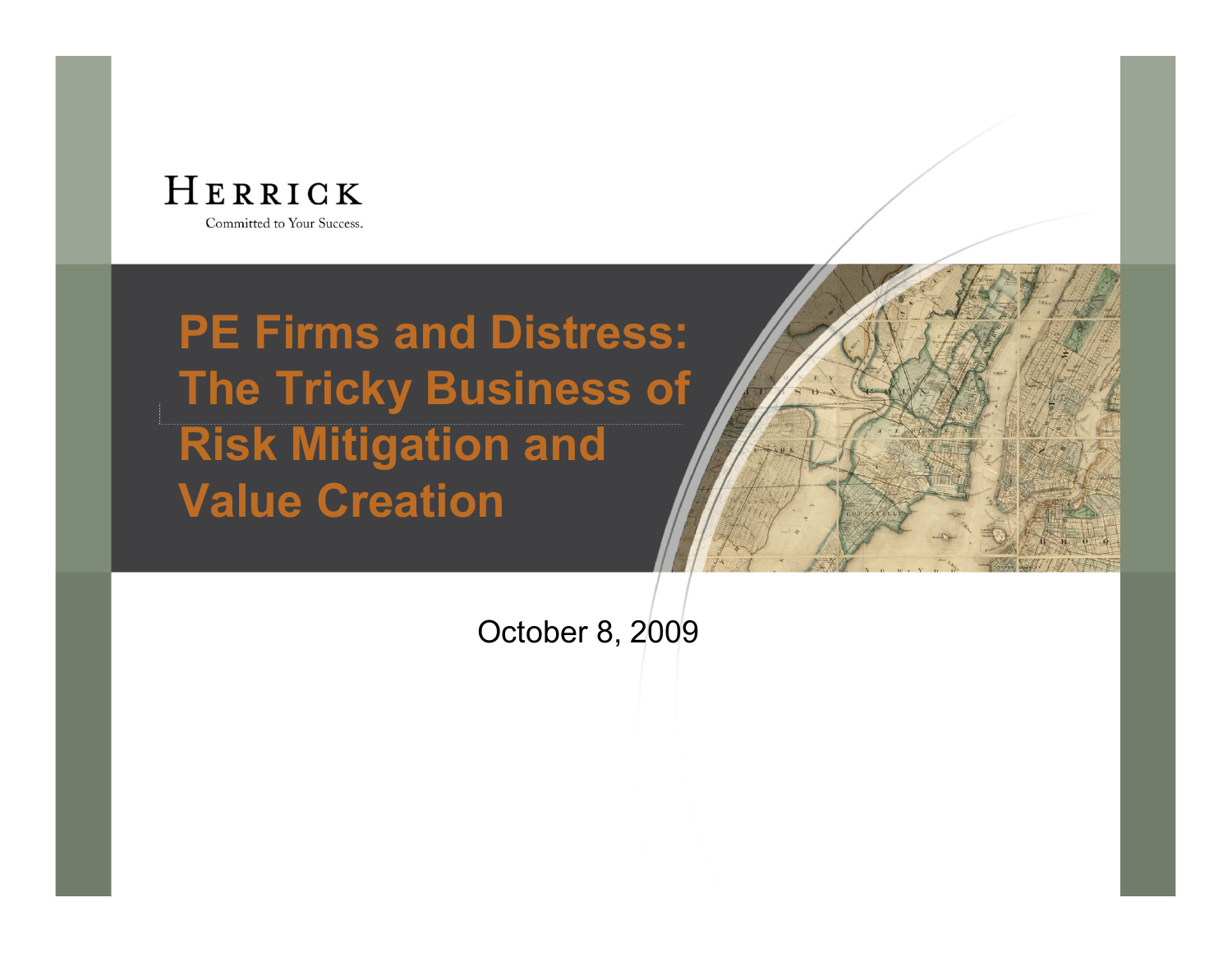

## **Initial Actions**

- Assess the current situation
	- Payroll
	- Assemble deal team
	- Actual rights and obligations under documents
	- Burn rate and sources of cash
	- Determine and protect key assets
	- Stakeholder objectives
	- Avoid time pressures prepare the record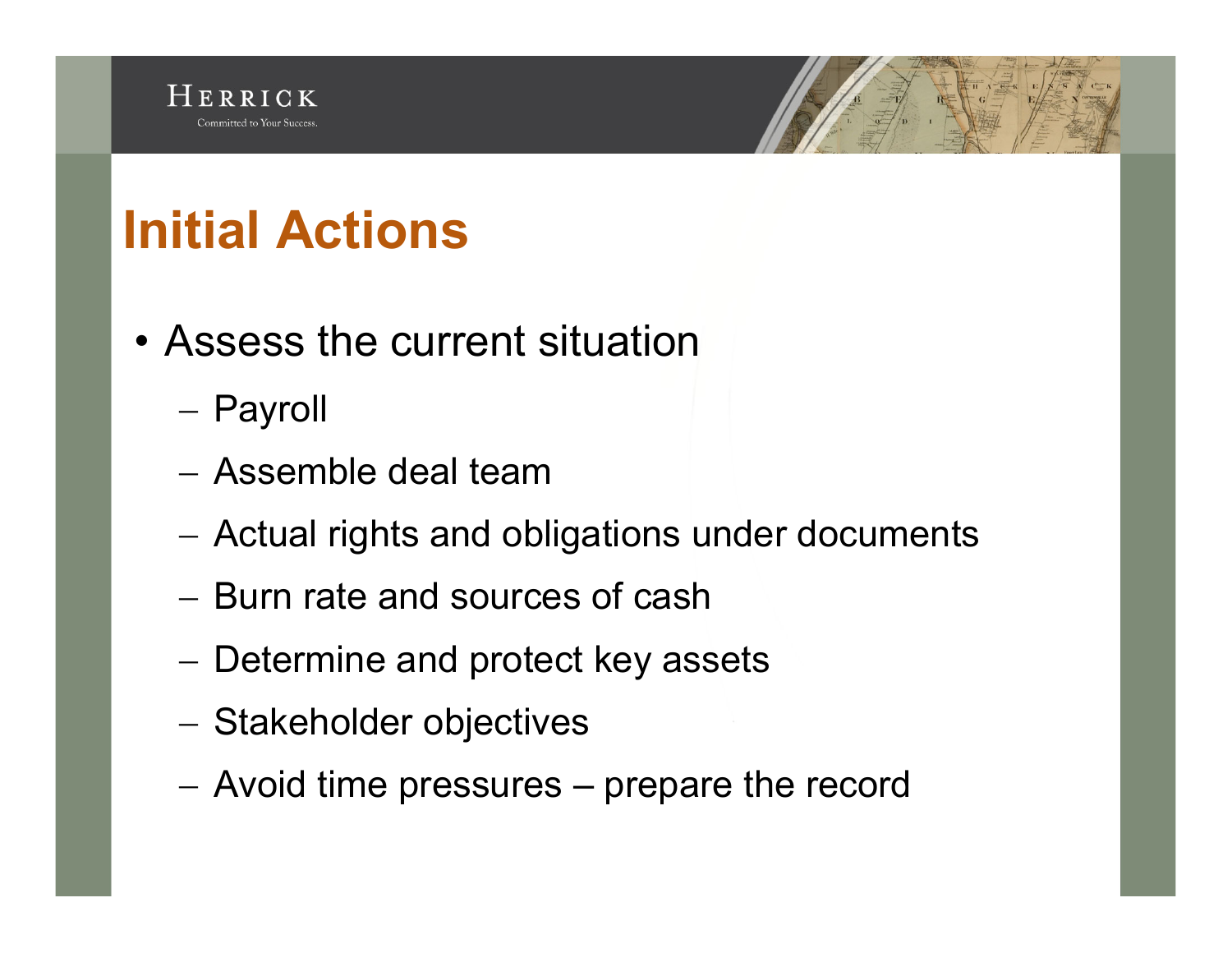#### **Sources of Personal Liability**

- Quick review as to personal liability
	- Basic definition of a fiduciary
	- Delaware and New York statutory provisions
	- Corporation v. limited liability company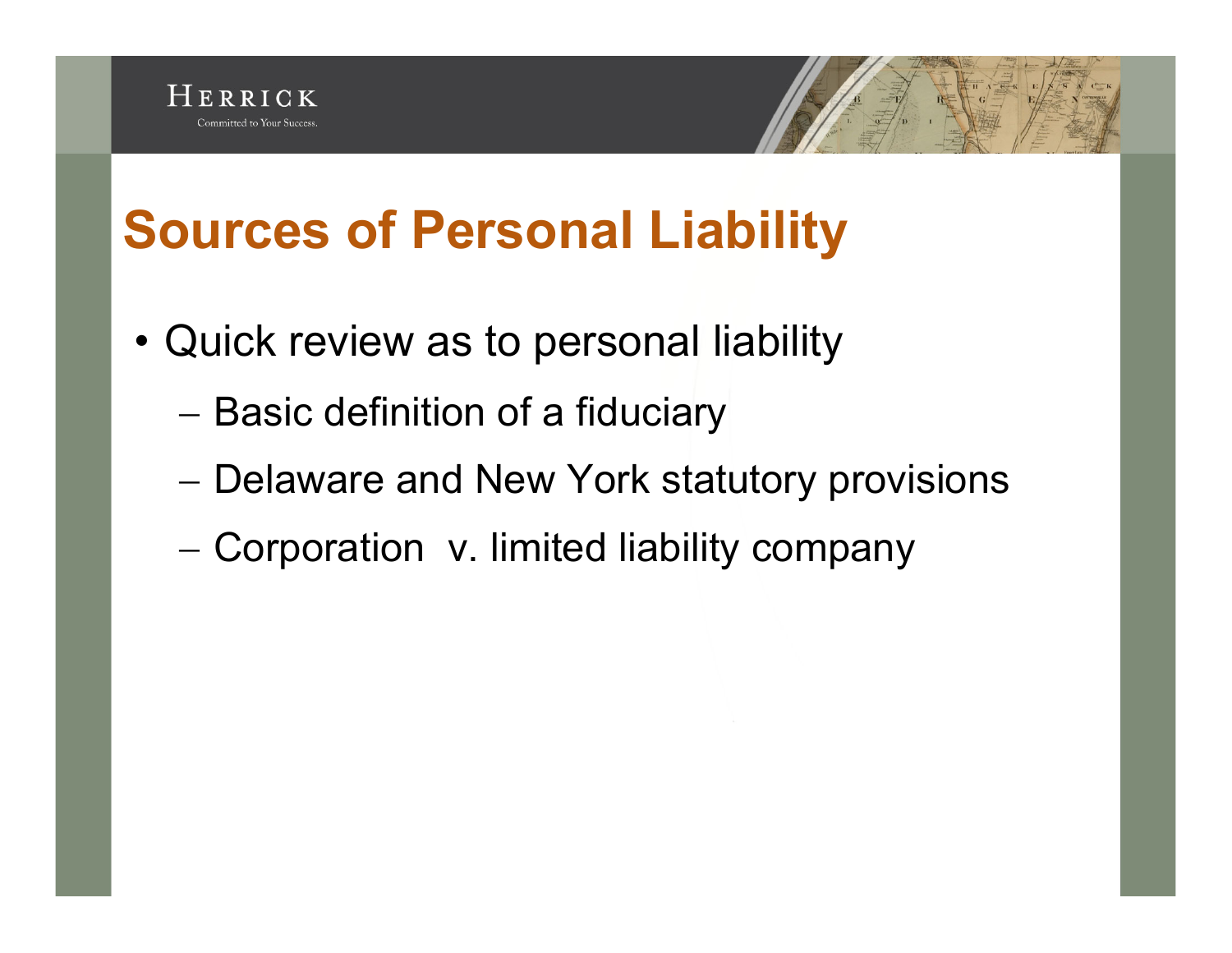#### **Personal Liability (cont.)**

- Securities laws
	- Implicated when you sold interests in your fund or in the portfolio company
	- § 1933 Securities Act
	- § Investment Adviser Act
	- § Blue sky laws
- Operative documents
- ERISA and state laws with strict liability
- Proposed financial reforms may increase scope of liability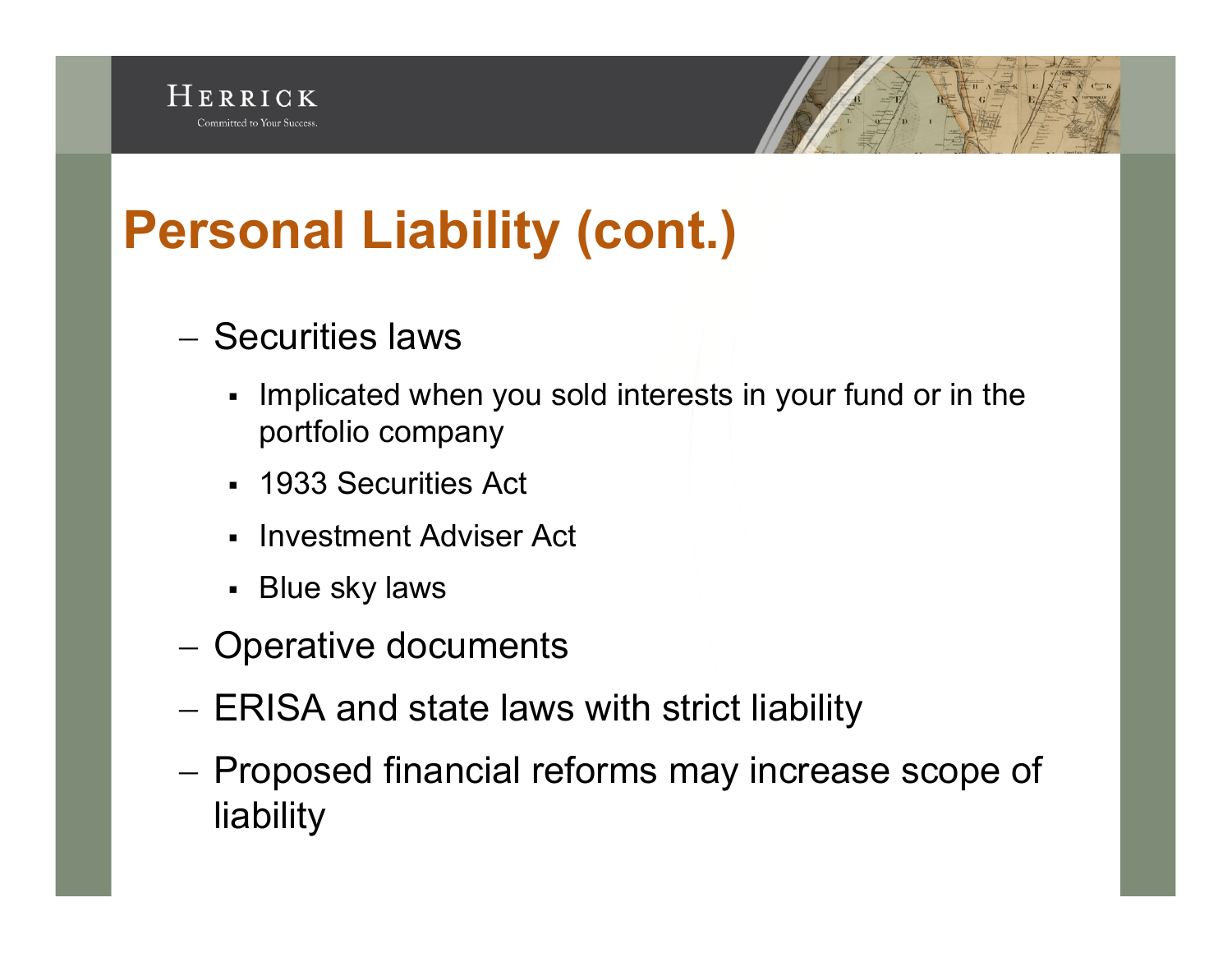

#### **Delaware Corporate Statute – Reliance on Others**

• § 141: …be fully protected in relying in good faith ... upon such information, opinions, reports or statements presented to the corporation by any of the corporation's officers or employees, or committees of the board of directors, or by any other person as to matters the member reasonably believes are within such other person's professional or expert competence and who has been selected with reasonable care by or on behalf of the corporation.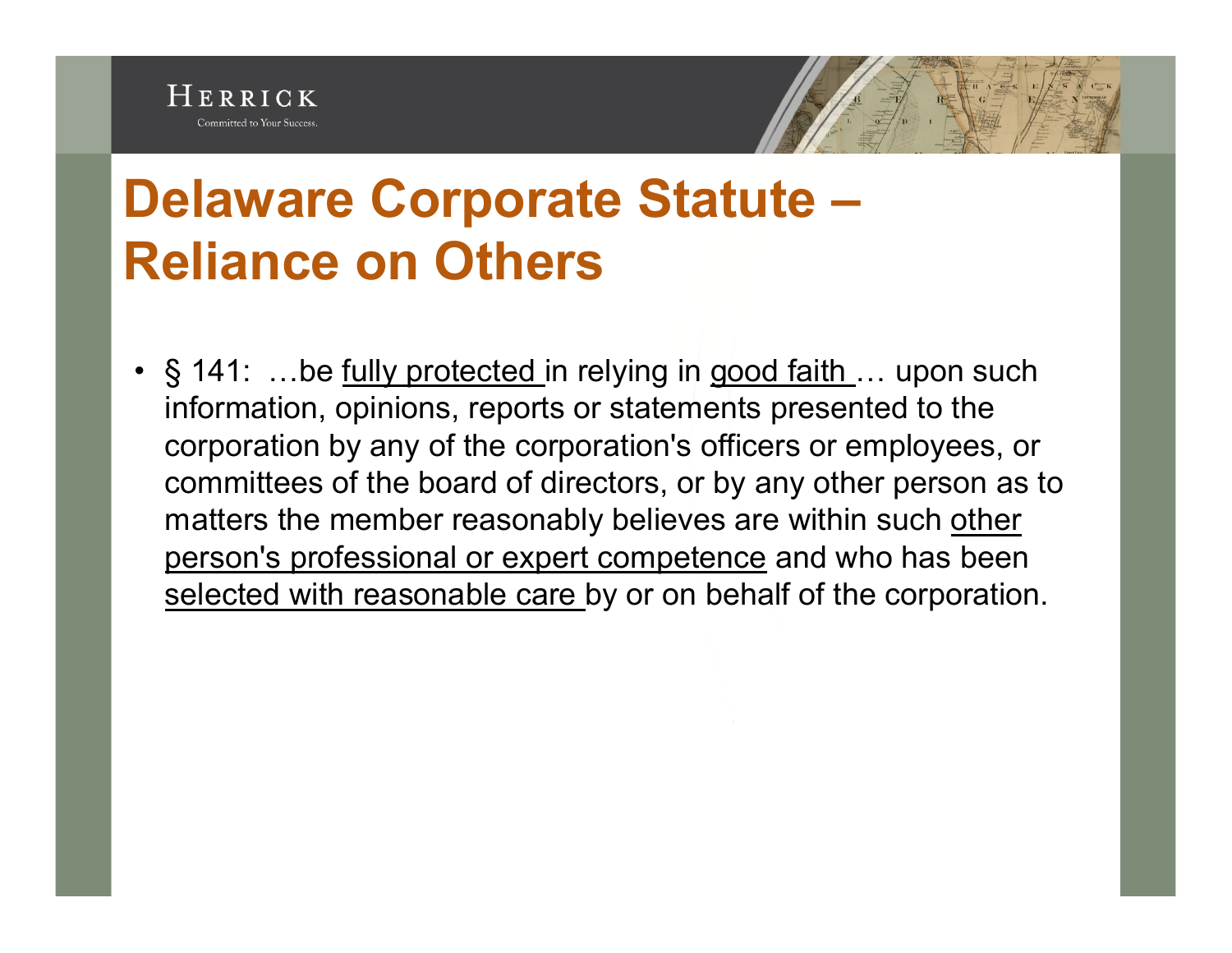#### **New York Corporate Statute – Reliance on Others**

- § 717: "(a) A director shall perform his duties as a director, including his duties as a member of any committee of the board upon which he may serve, in good faith and with that degree of care which an ordinarily prudent person in a like position would use under similar circumstances…"
- …shall be entitled to rely on information, opinions, reports or statements including financial statements and other financial data, in each case prepared or presented by: (1) … officers or employees ..., (2) counsel, public accountants or other persons as to matters which the director believes to be within such person's professional or expert competence, or, (3) [another] committee … which … director believes to merit confidence…" [subject to certain limitations]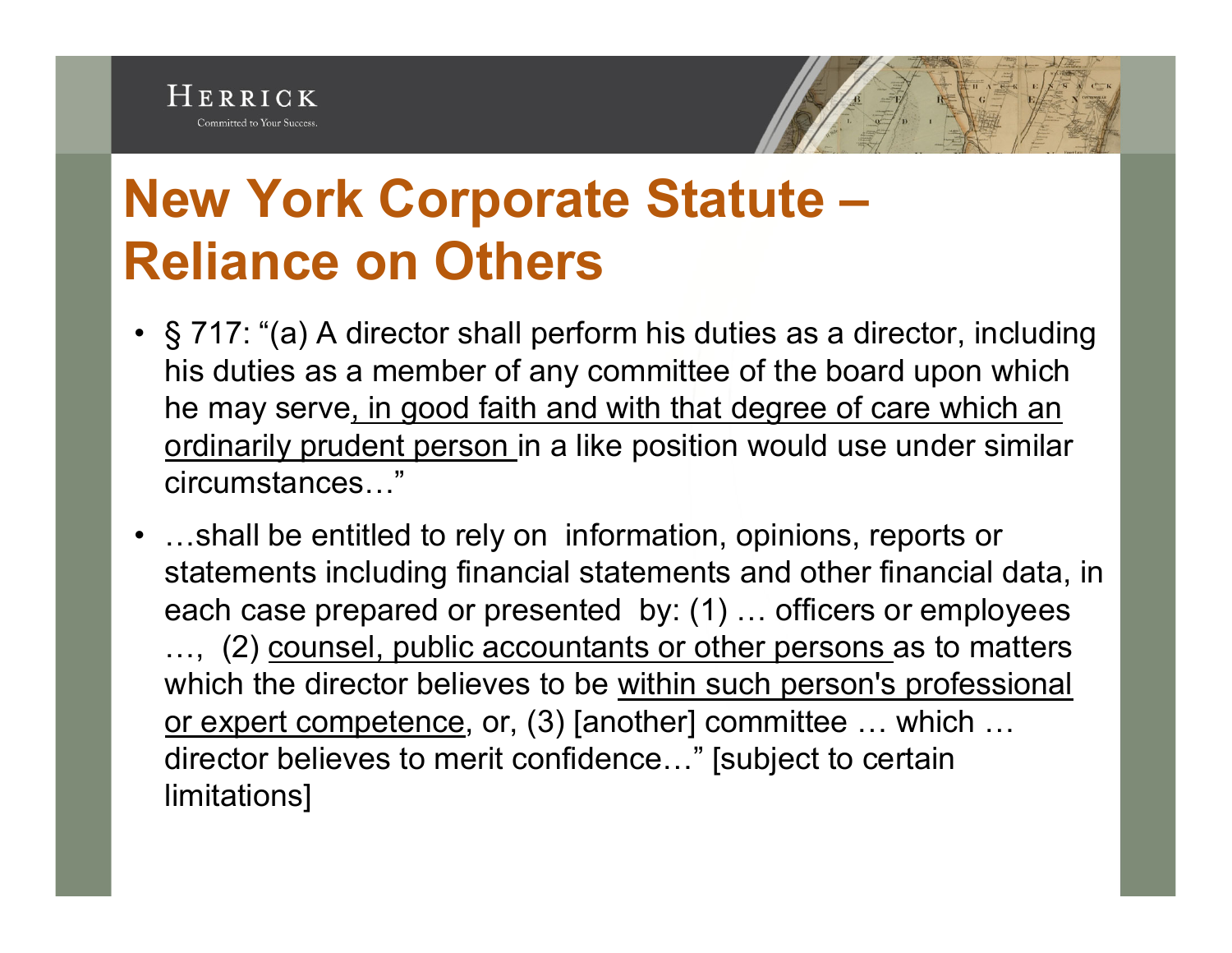#### **Delaware LLC Exculpation**

• §18-1101(c): "To the extent that, at law or in equity, a member or manager or other person has duties *(including fiduciary duties)* to a limited liability company or to another member or manager or to another person that is a party to or is otherwise bound by a limited liability company agreement, the member's or manager's or other person's duties may be expanded or restricted or eliminated by provisions in the limited liability company agreement; provided, that the limited liability company agreement may not eliminate the implied contractual covenant of good faith and fair dealing."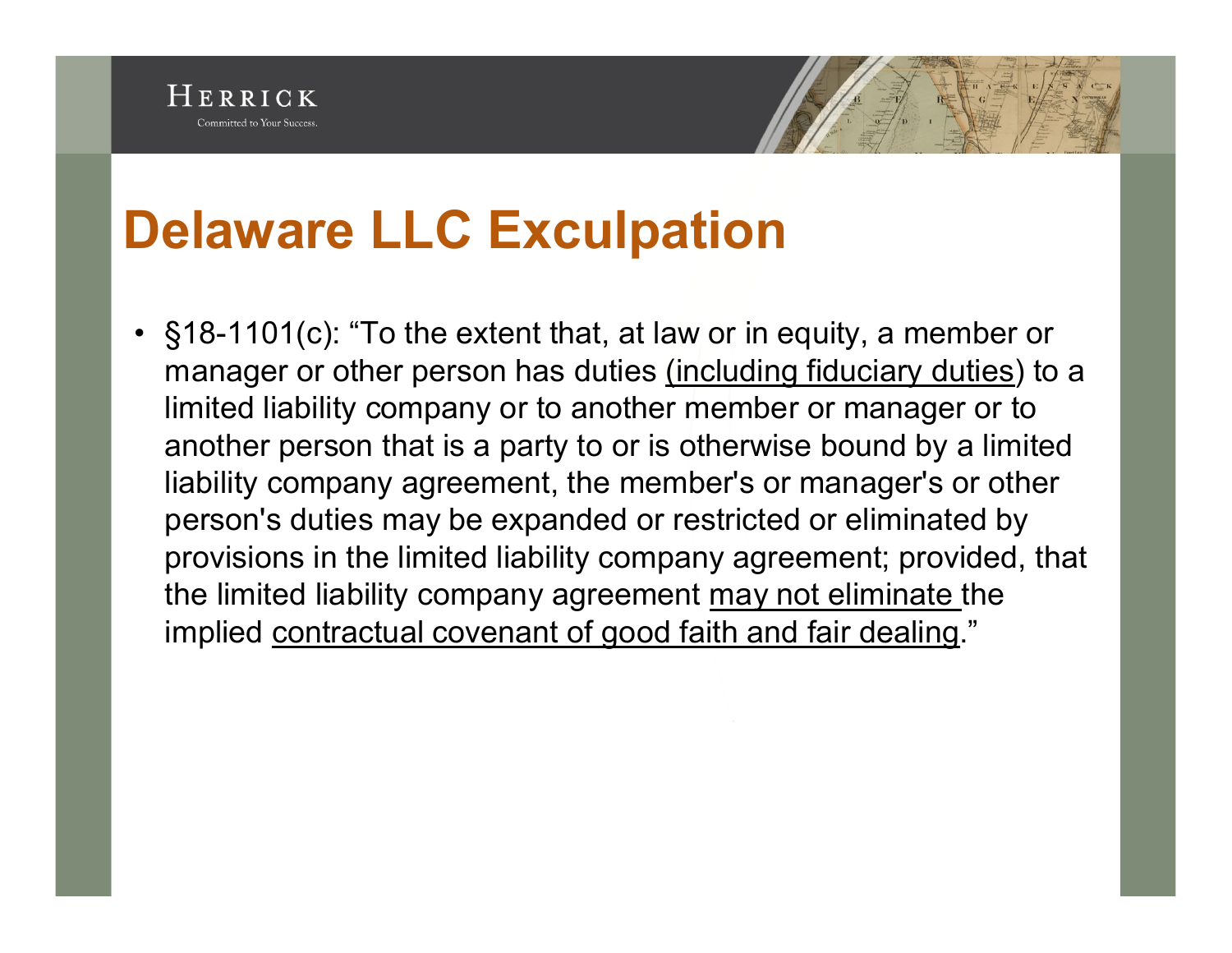## **Delaware LLC Exculpation (cont.)**

• §18-1101(e) "A limited liability company agreement may provide for the limitation or elimination of any and all liabilities for breach of contract and breach of duties (including fiduciary duties) of a member, manager or other person to a limited liability company or to another member or manager or to another person that is a party to or is otherwise bound by a limited liability company agreement; provided, that a limited liability company agreement may not limit or eliminate liability for any act or omission that constitutes a bad faith violation of the implied contractual covenant of good faith and fair dealing.*"*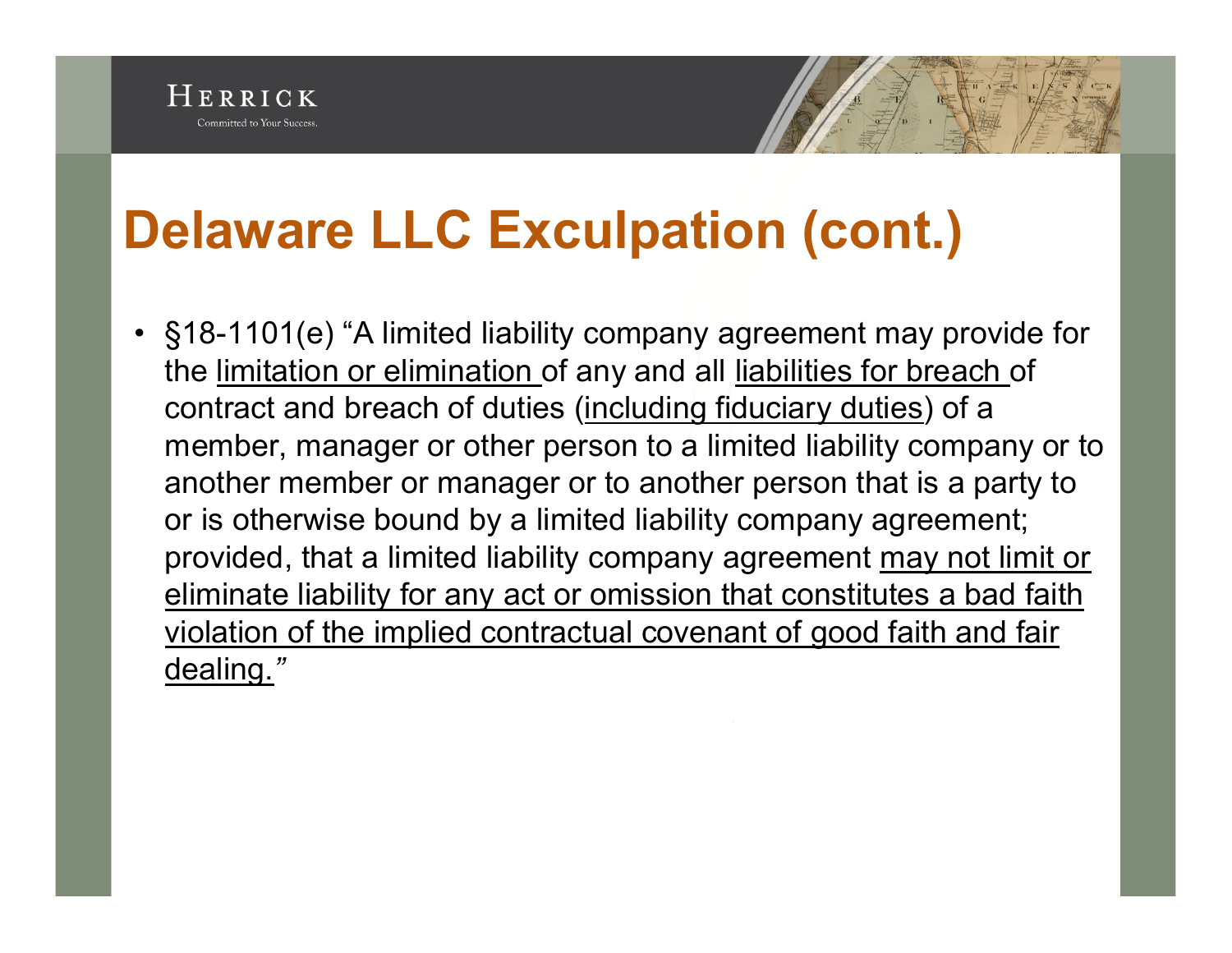#### **New York LLC Exculpation**

- § 409. Duties of managers. "(a) A manager shall perform his or her duties as a manager, including his or her duties as a member of any class of managers, in good faith and with that degree of care that an ordinarily prudent person in a like position would use under similar circumstances."
- §417(a): "operating agreement may set forth a provision eliminating or limiting the personal liability of managers to the limited liability company or its members for damages for any breach of duty in such capacity, provided that no such provision shall eliminate or limit: ... bad faith or involved intentional misconduct or a knowing violation of law or that he or she personally gained in fact a financial profit or other advantage to which he or she was not legally entitled …"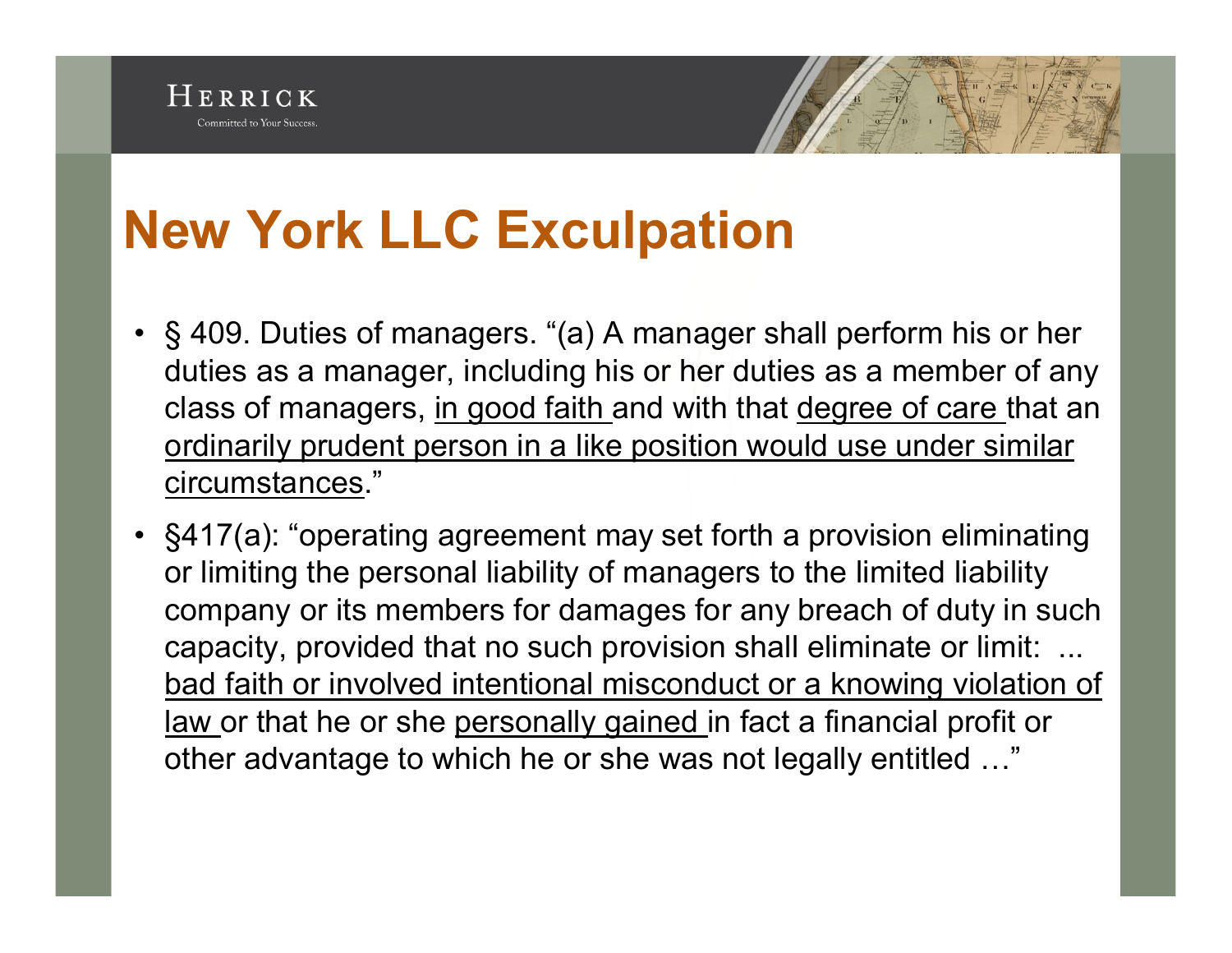## **Court Definition of Fiduciary Duties**

- "Clean Hands and Pure Heart"
- 1924 Opinion Failed Director
- Current line of cases
	- Caremark
	- AIG
	- Citicorp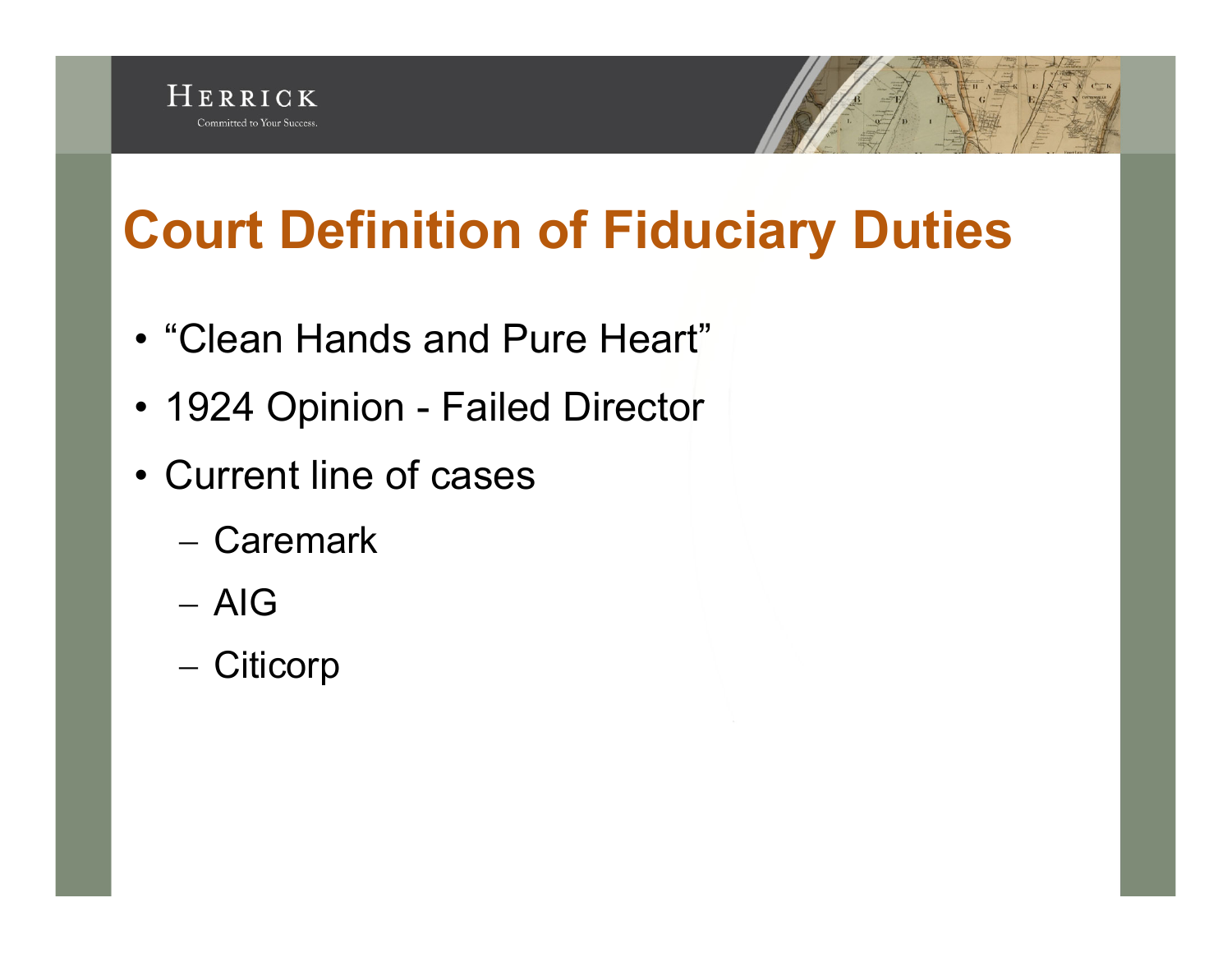

- Fiduciary duties care, loyalty and good faith
- Fiduciary not a guarantor
- Distinguish effort from result
- Duty to monitor
	- Liability for failure to exercise good faith
	- Failure to act in the face of known duty to act, demonstrating conscious disregard for responsibilities
	- Sustained or systematic failure of corporate systems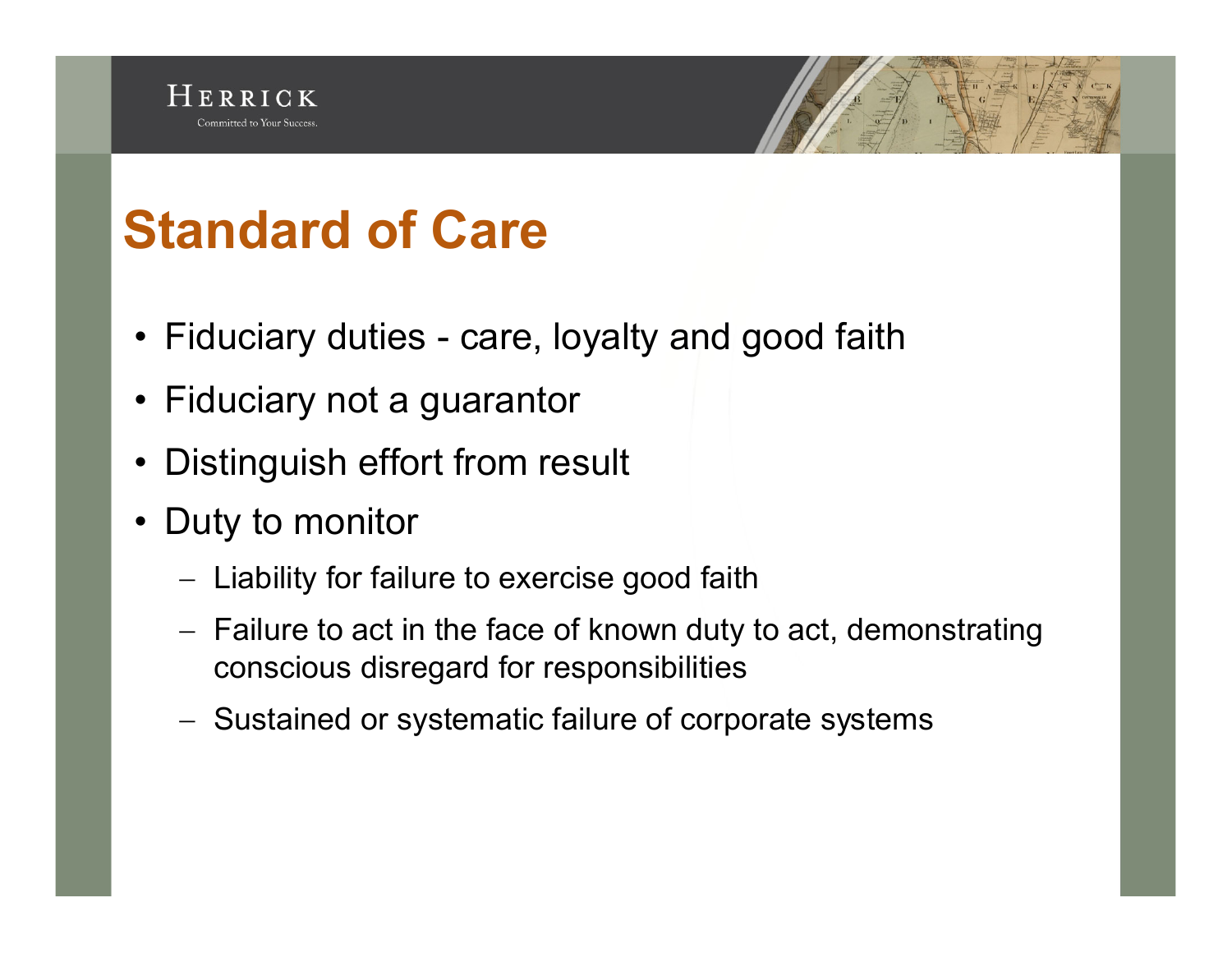# **Duties Regarding Exit or Financing**

- Maintenance of current operations
	- Payroll deductions
- Engage professional deal team
- Reconnoiter the options
- Assess likelihood of success of transaction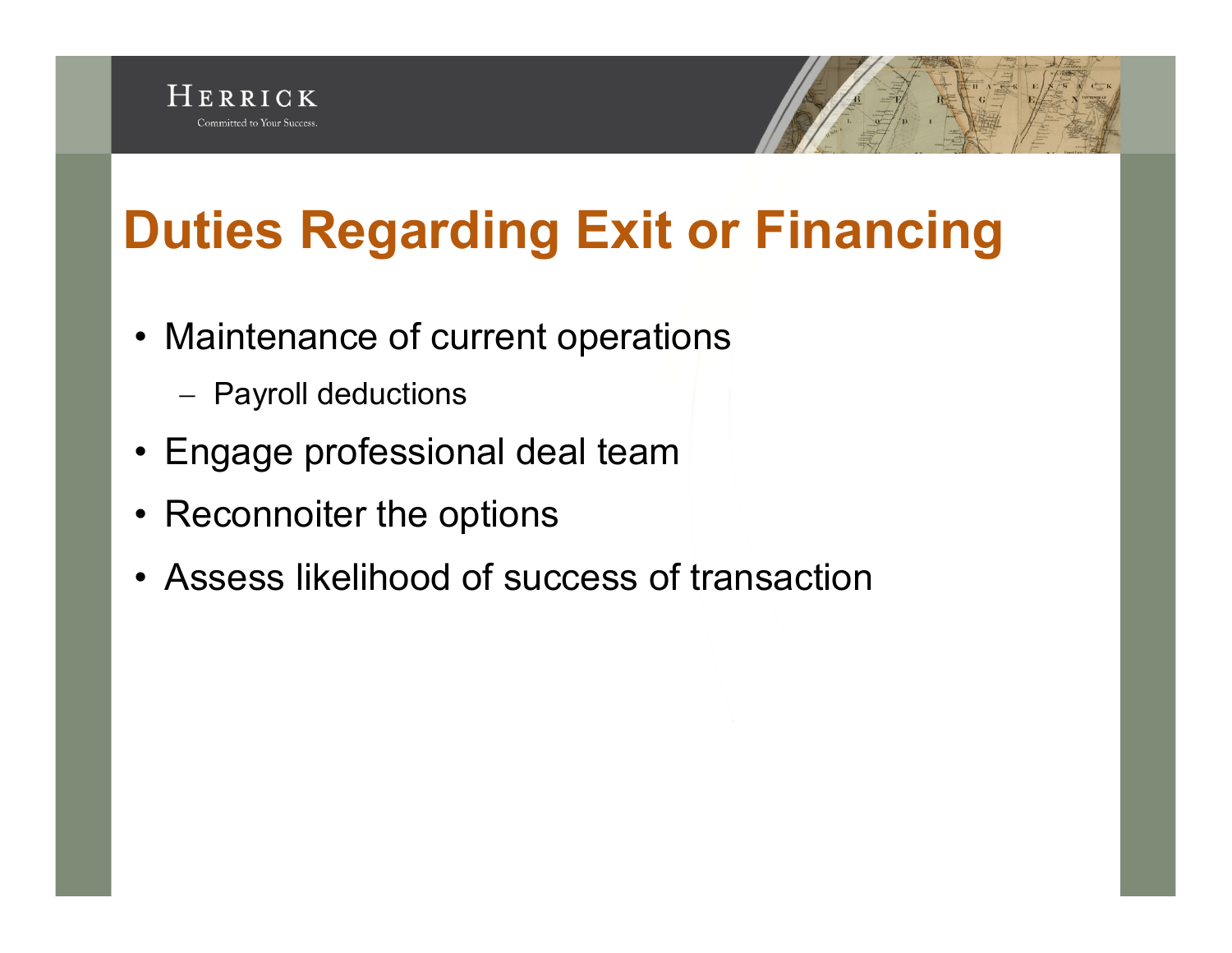### **Self – Interested Transactions**

- "Entire fairness" standard
- Certain procedures
	- Special committee
	- Committee counsel
	- Open and fair analysis of material facts and company options
	- Fairness opinion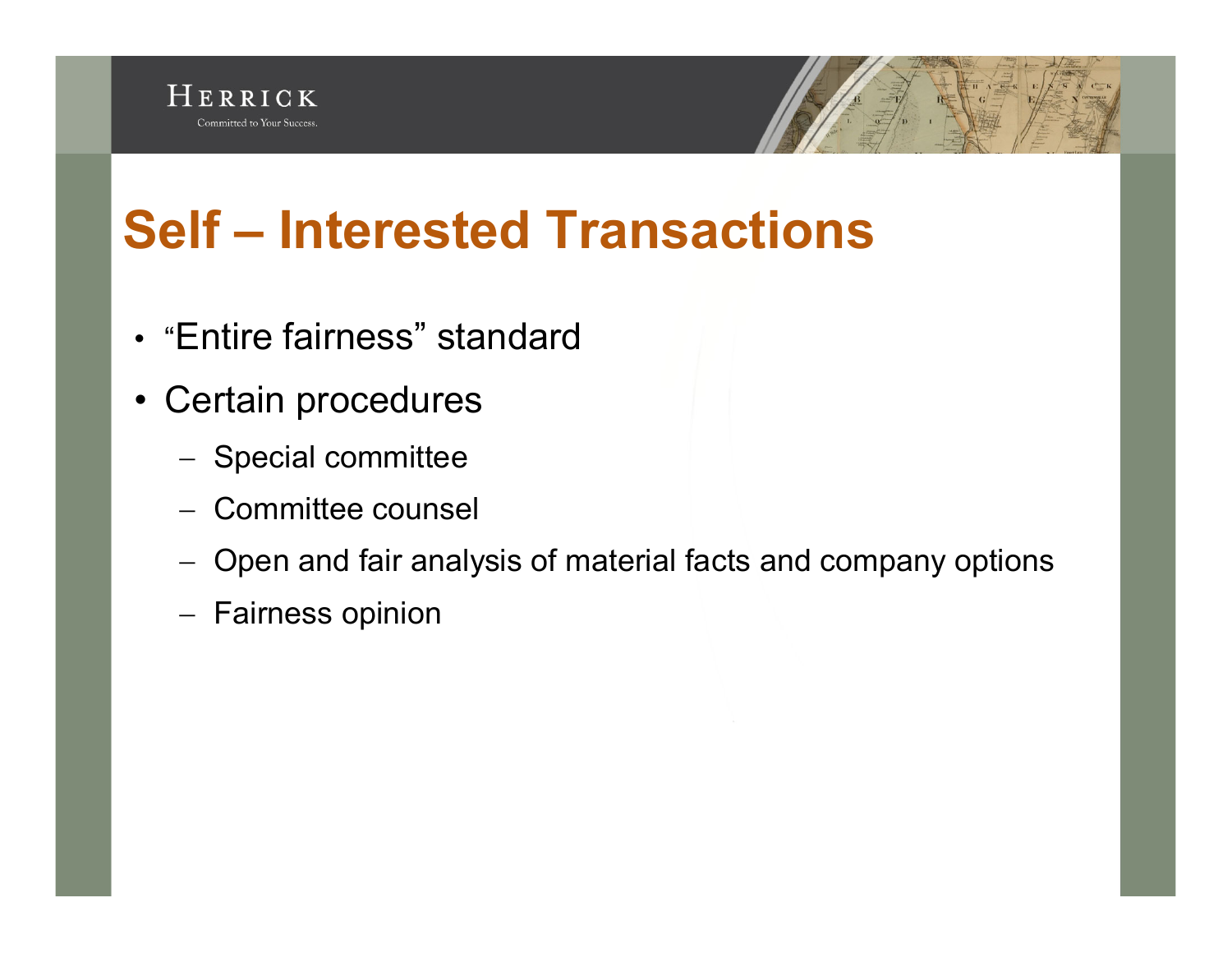# **Self – Interested Transactions (cont.)**

- Offer response
	- Generally, either
		- Shop the company
		- § Market check
		- § Impeccable knowledge of fair value
		- § Extent of liquidity crises of the company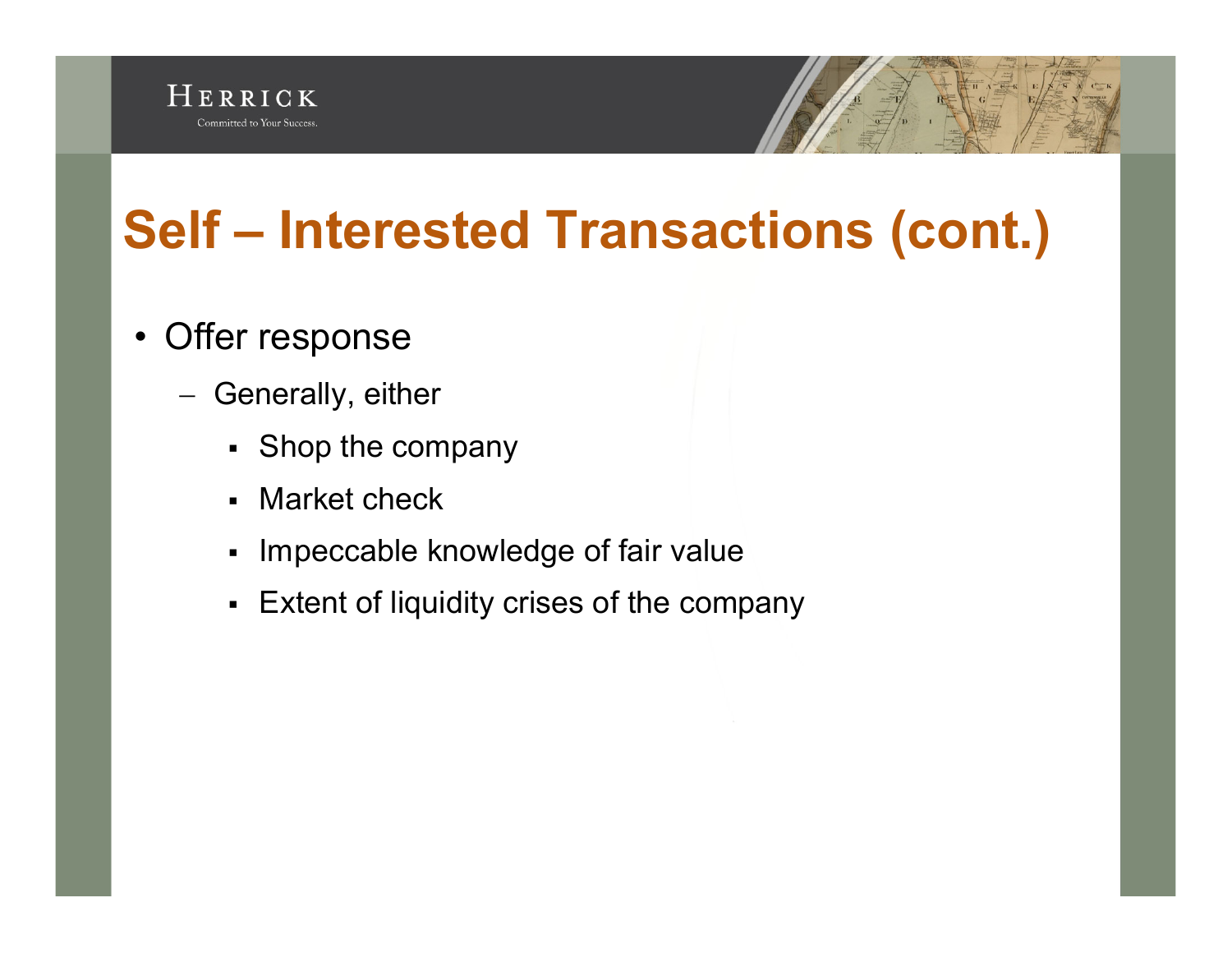# **Self – Interested Transactions (cont.)**

#### • **Sale of the company – recent Del. case**

- Financial adviser with a fairness opinion
- Revlon duty or specific objective: maximize the sale price when embark on transaction
- In absence of duty of care, analysis is the duty of loyalty
	- § Gross negligence or
	- Intentional dereliction of duty conscious disregard
	- § Sustained and systemic failure of the board to exercise oversight
- No single blueprint for the process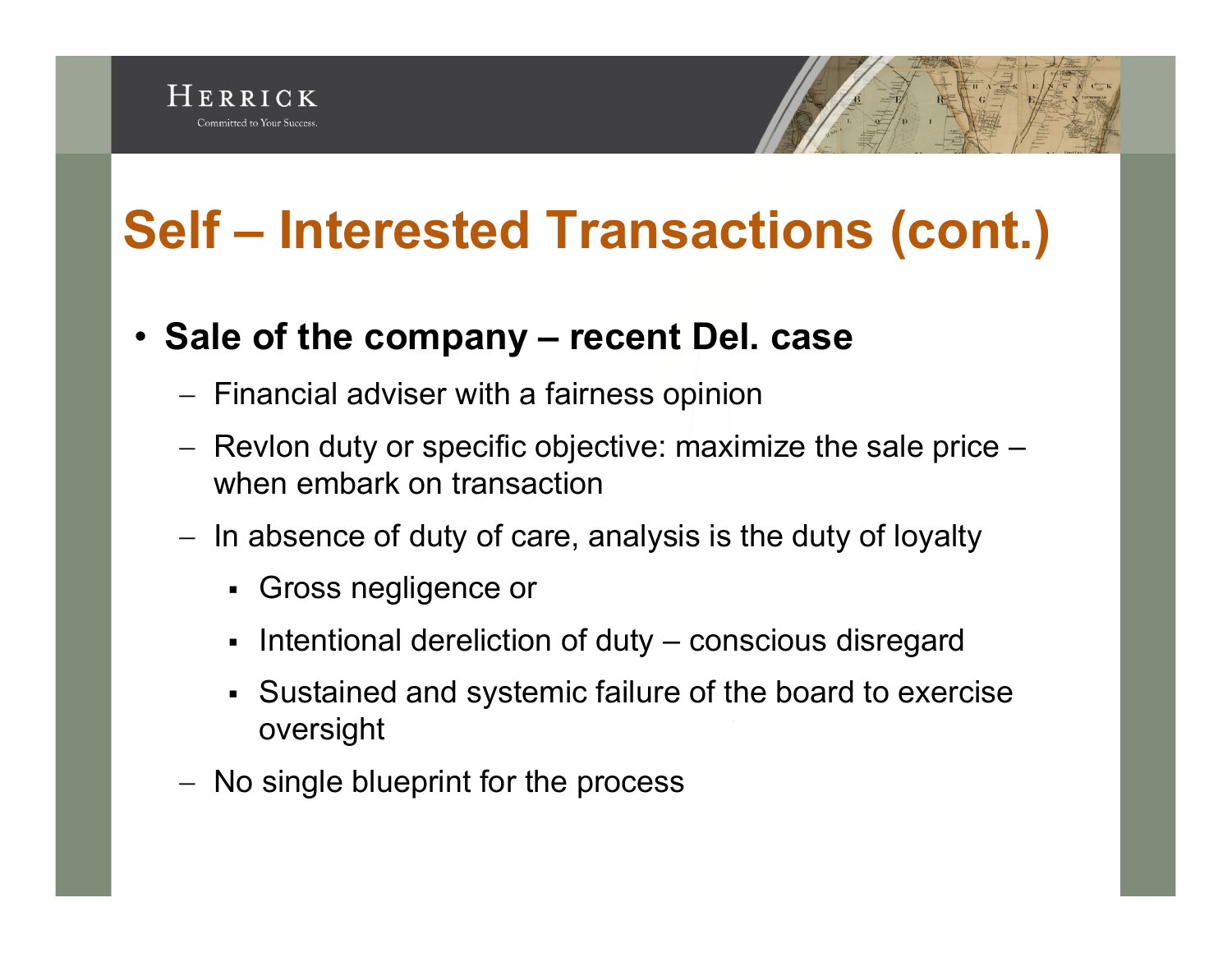# **Self – Interested Transactions (cont.)**

#### • **Comparing competing offers**

- Value of non-cash consideration
- Earn-outs
- Other factors differentiating the offers
- Employment, management and other interested deals
- Stockholder or member veto right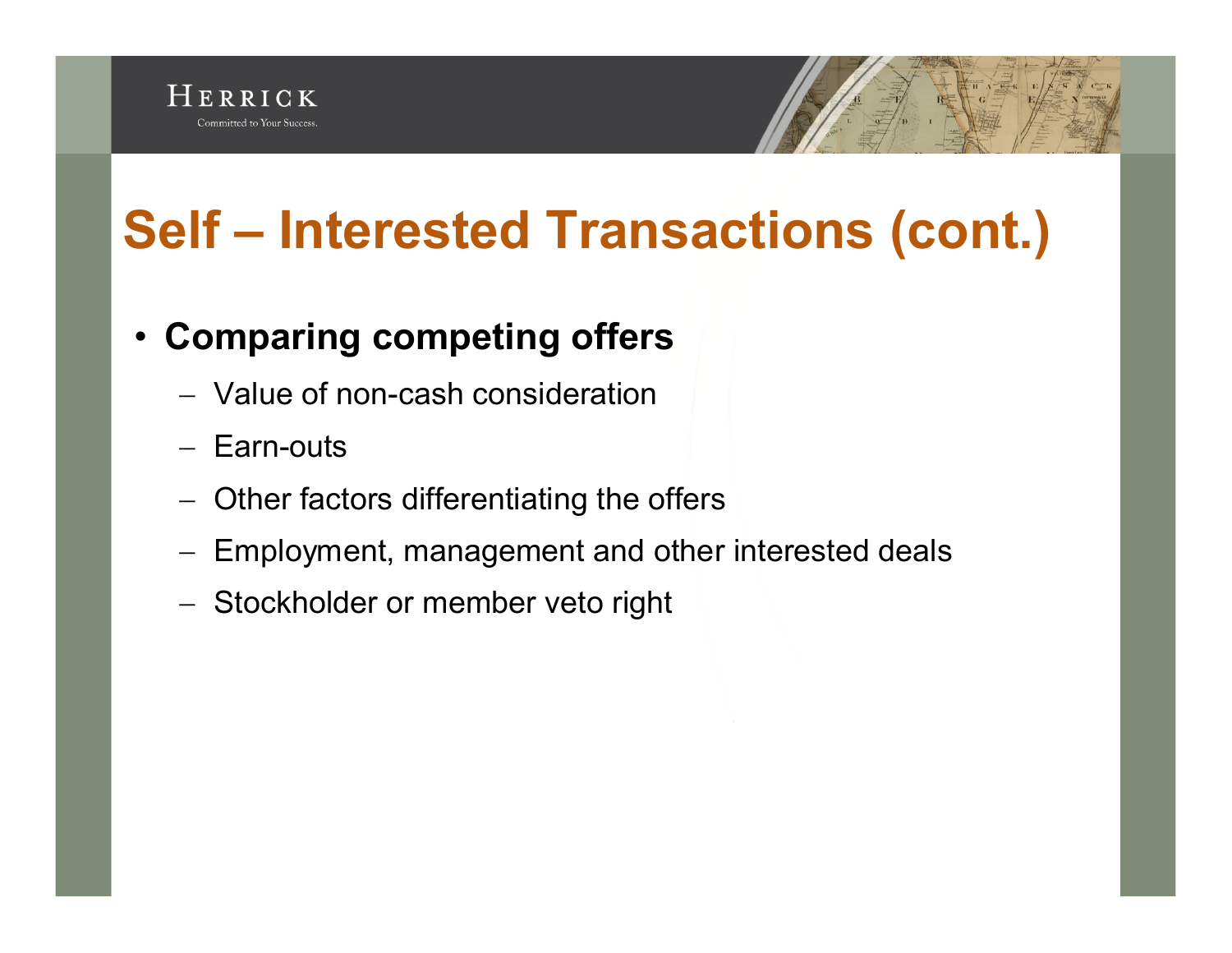#### **Overview for Private Equity**

- Opportunities to restructure challenged investments
	- Recapitalizations ـ
	- Chapter 11
- Litigation Risks
	- ـ Perception that deep pockets will always be a target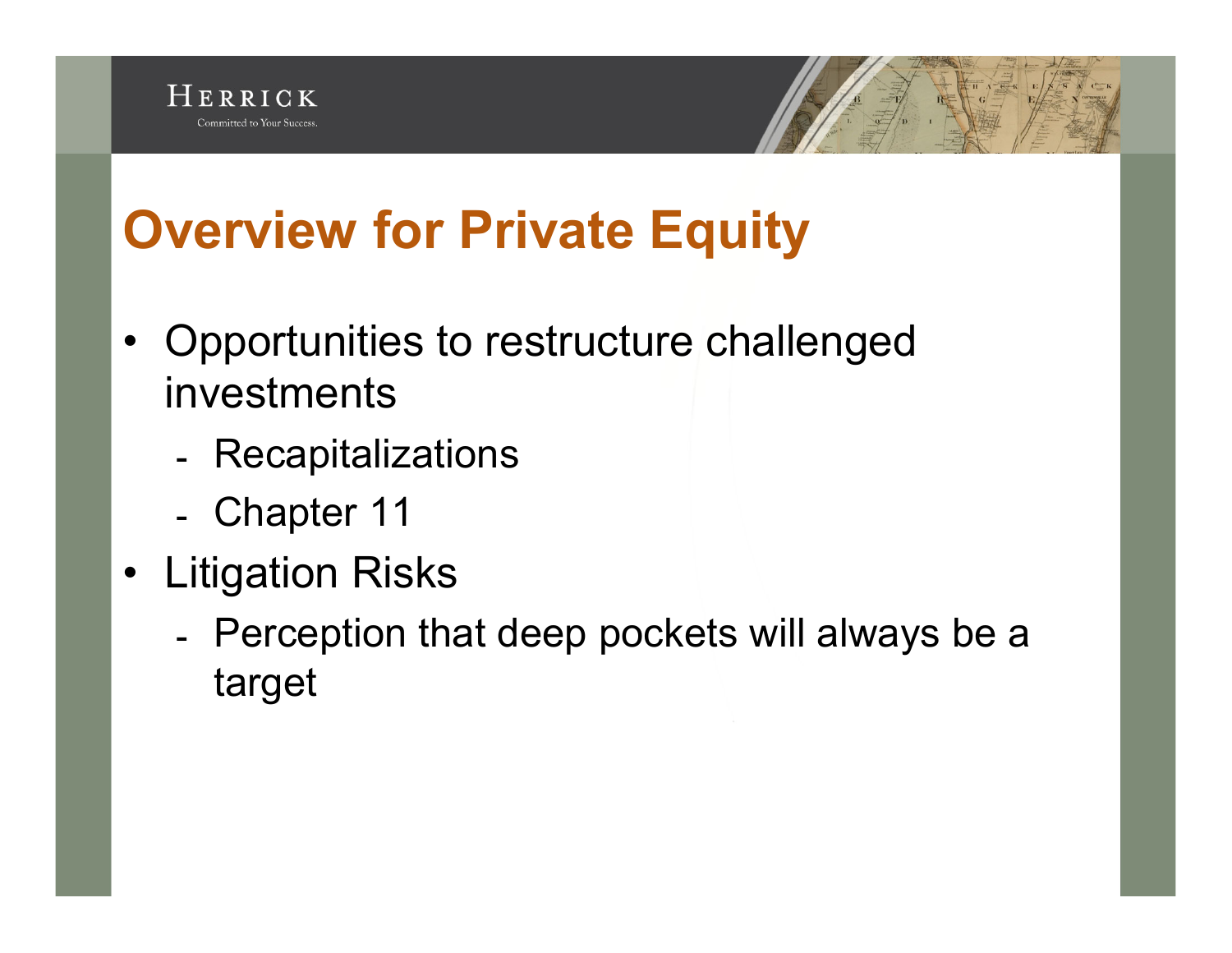#### **Consensual Restructuring**

- Additional investment
	- ـ Down round issues
	- ـ Protection for directors
	- ـ Watchmark Corp. v. Argo Global Capital LLC
- Using cash strategically
- Exchange offers
- Debt tenders/buy-backs
- Shutdown costs
- Release considerations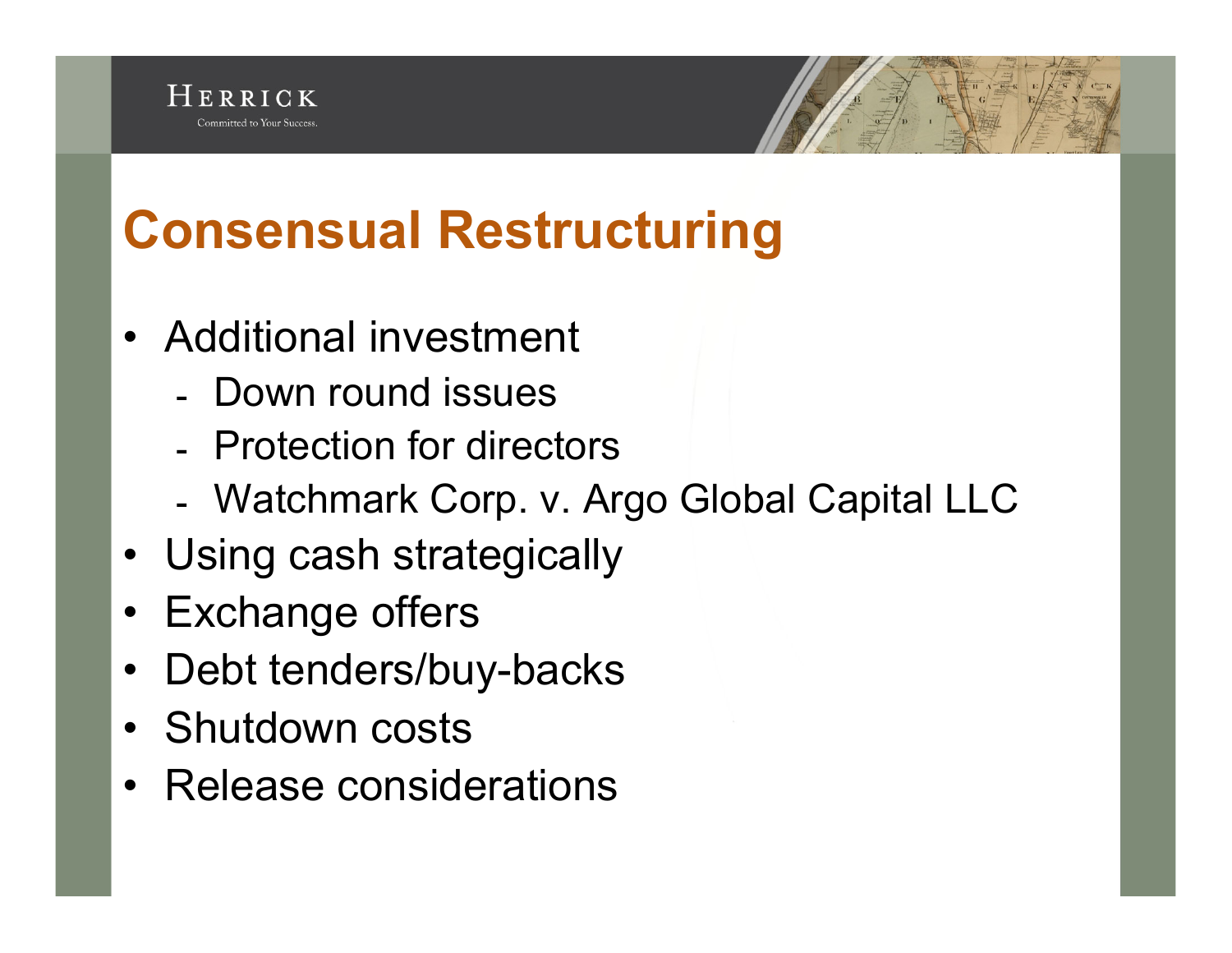#### **Conversion of Debt to Equity**

- Valuation considerations
- Determining optimal debt levels
- Negotiating with distressed investors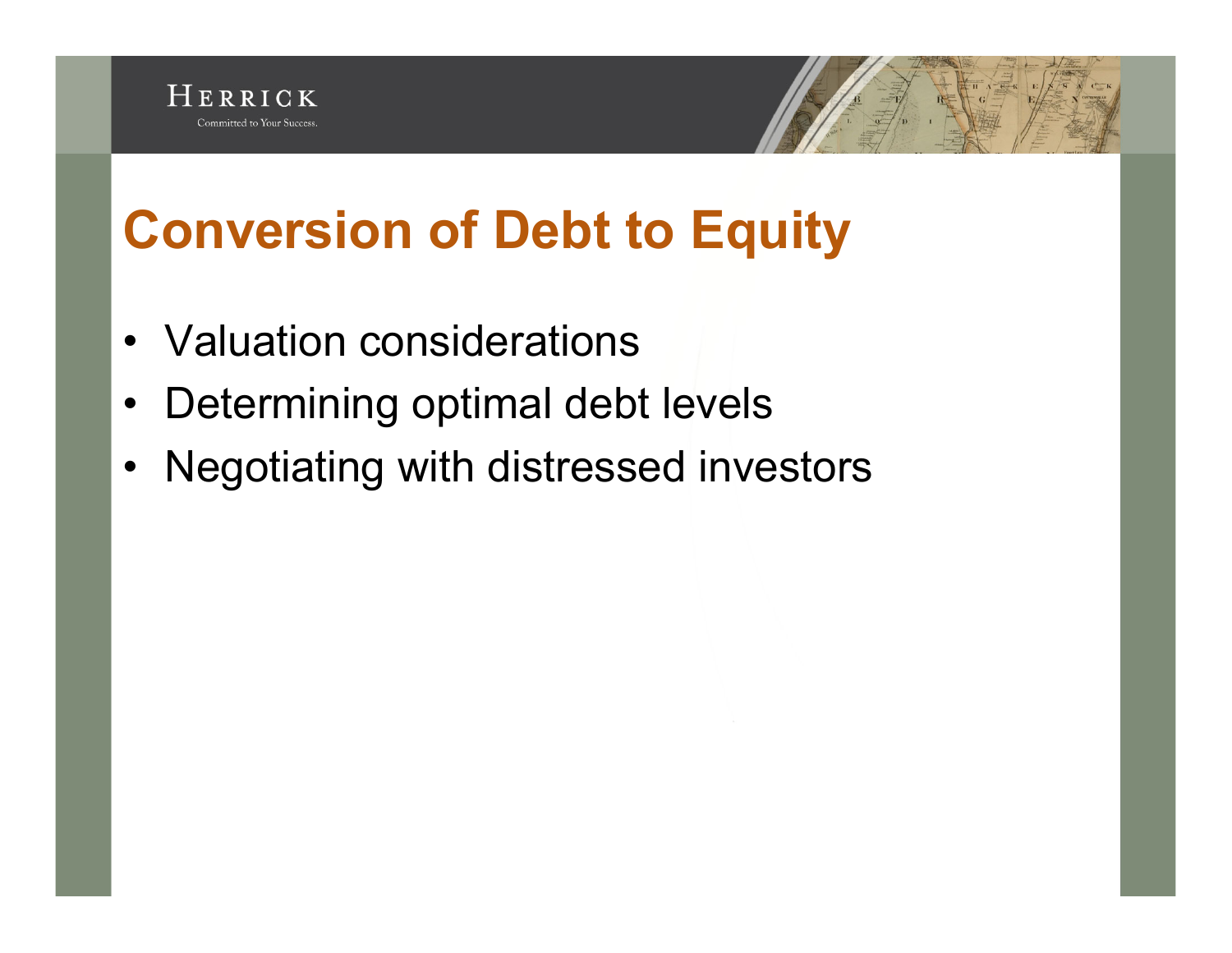#### **Pre-packaged or Pre-negotiated Chapter 11**

- Often leads to 363 sale
- Venue selection
	- ـ New York or Delaware
	- ـ Cross-border cases and Chapter 15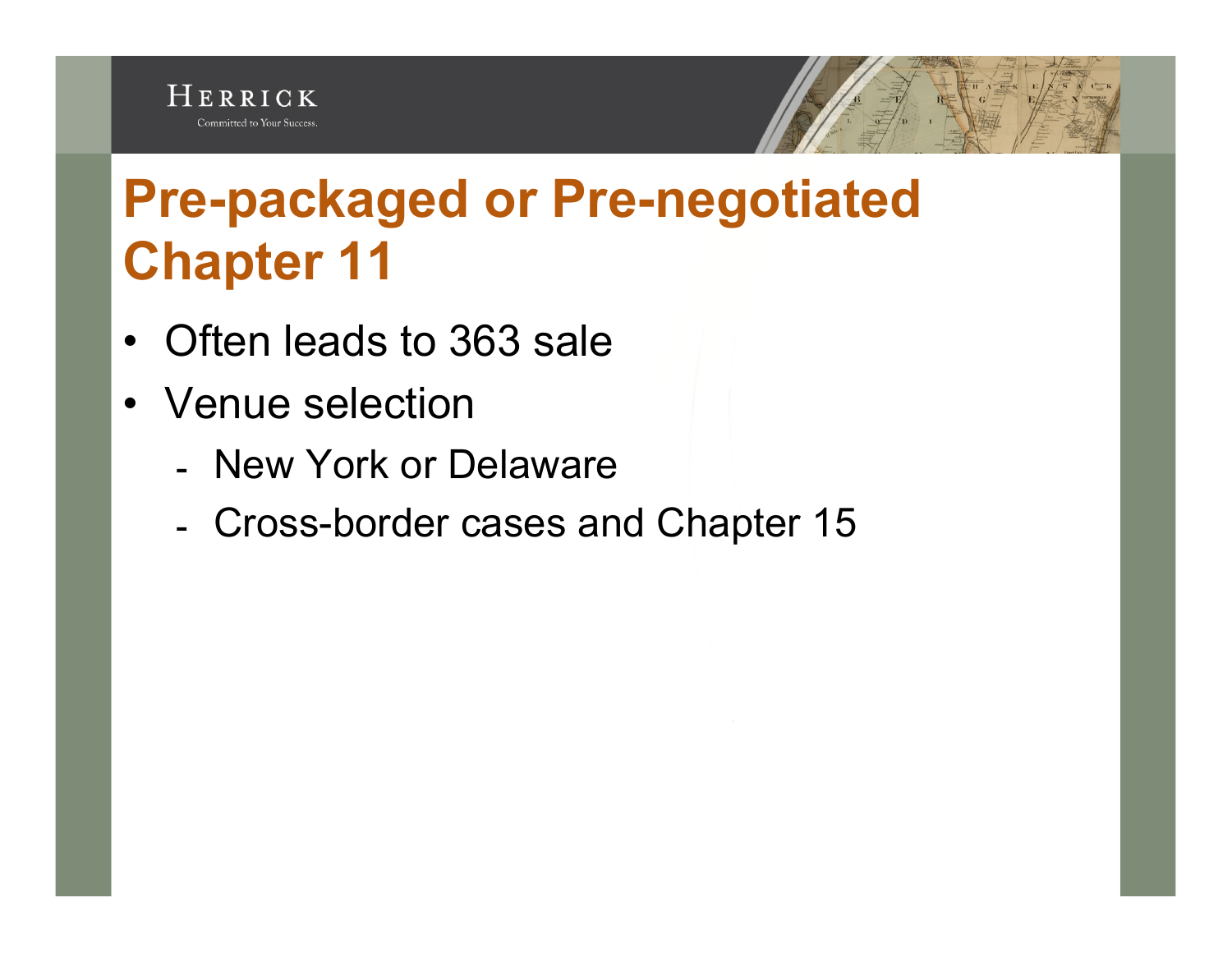### **Hostile Chapter 11 Cases**

- Availability of DIP financing
- Bankruptcy-remote entities
- Creating creditors
- Exclusivity
- Pre-petition lenders may be your allies
- Cramdown and accepting classes
- Treatment of trade creditors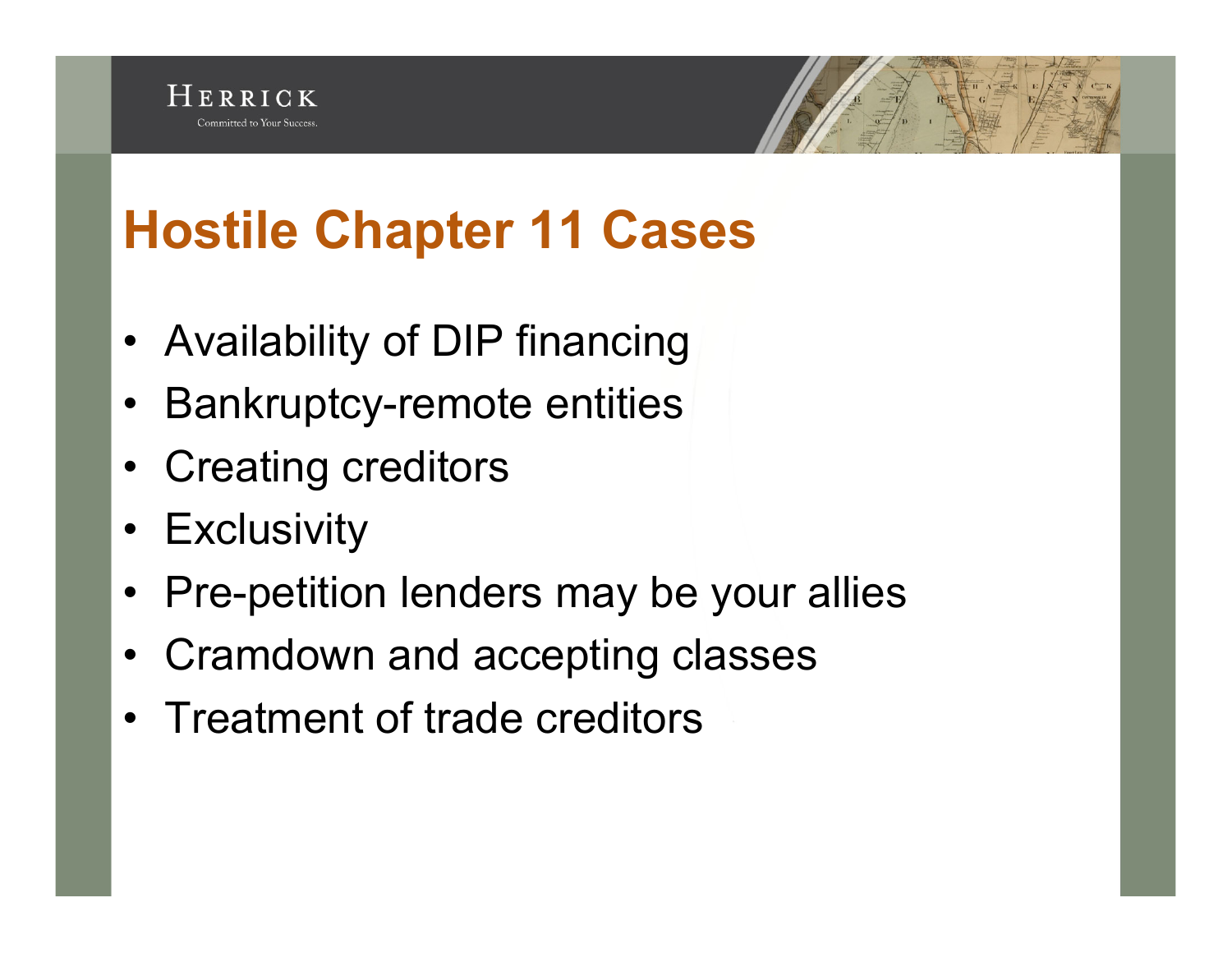# **363 Sales**

- Fair and open auctions
- Stalking horse bids of sponsors
	- ـ Conflict issues
	- ـ Recusal/resignation
	- ـ Separate counsel for sponsor
- Role of creditors committee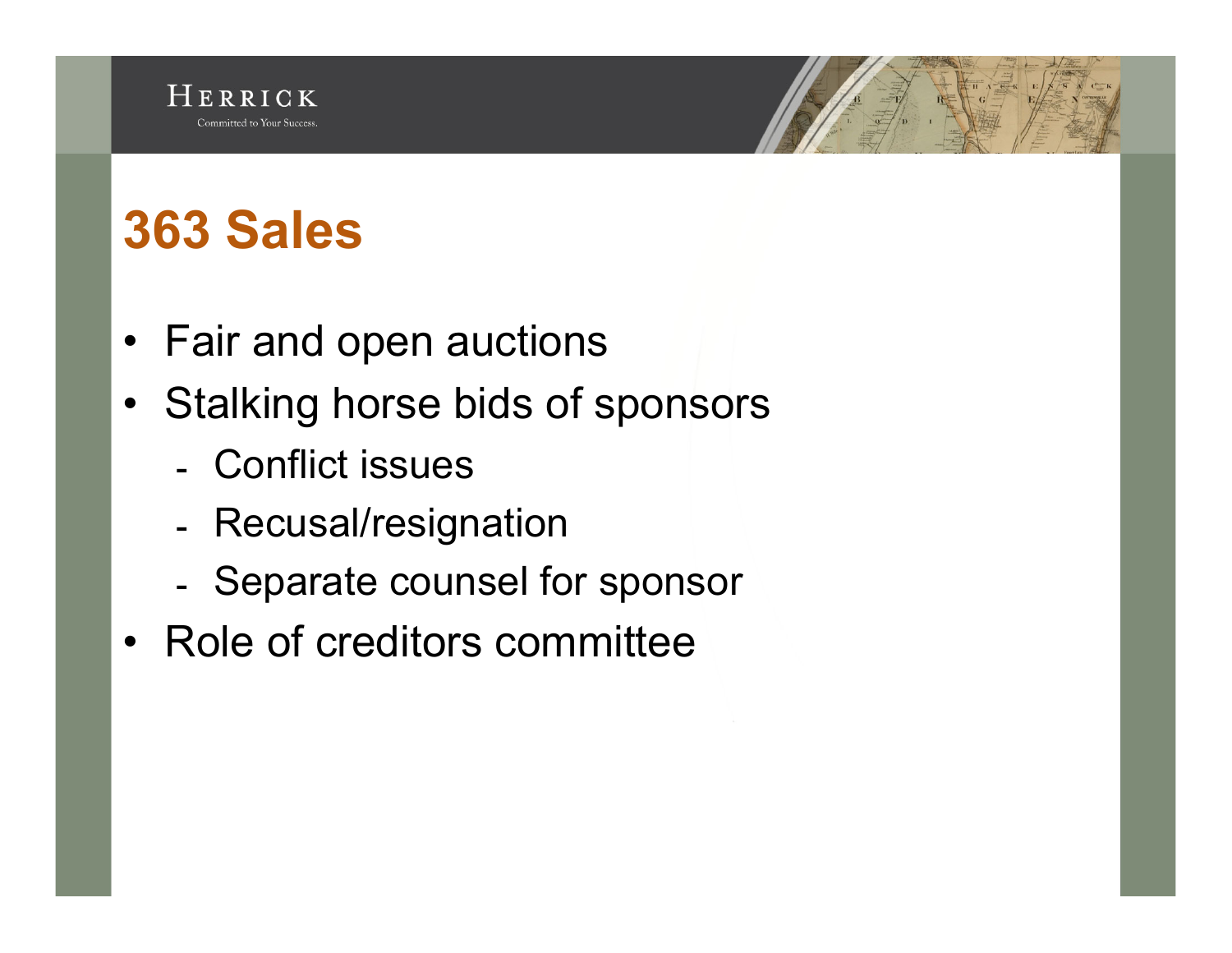

## **Claims Against Private Equity Firms**

- Deepening insolvency
- Recharacterization
- Insider litigation
- Piercing the corporate veil
- Labor claims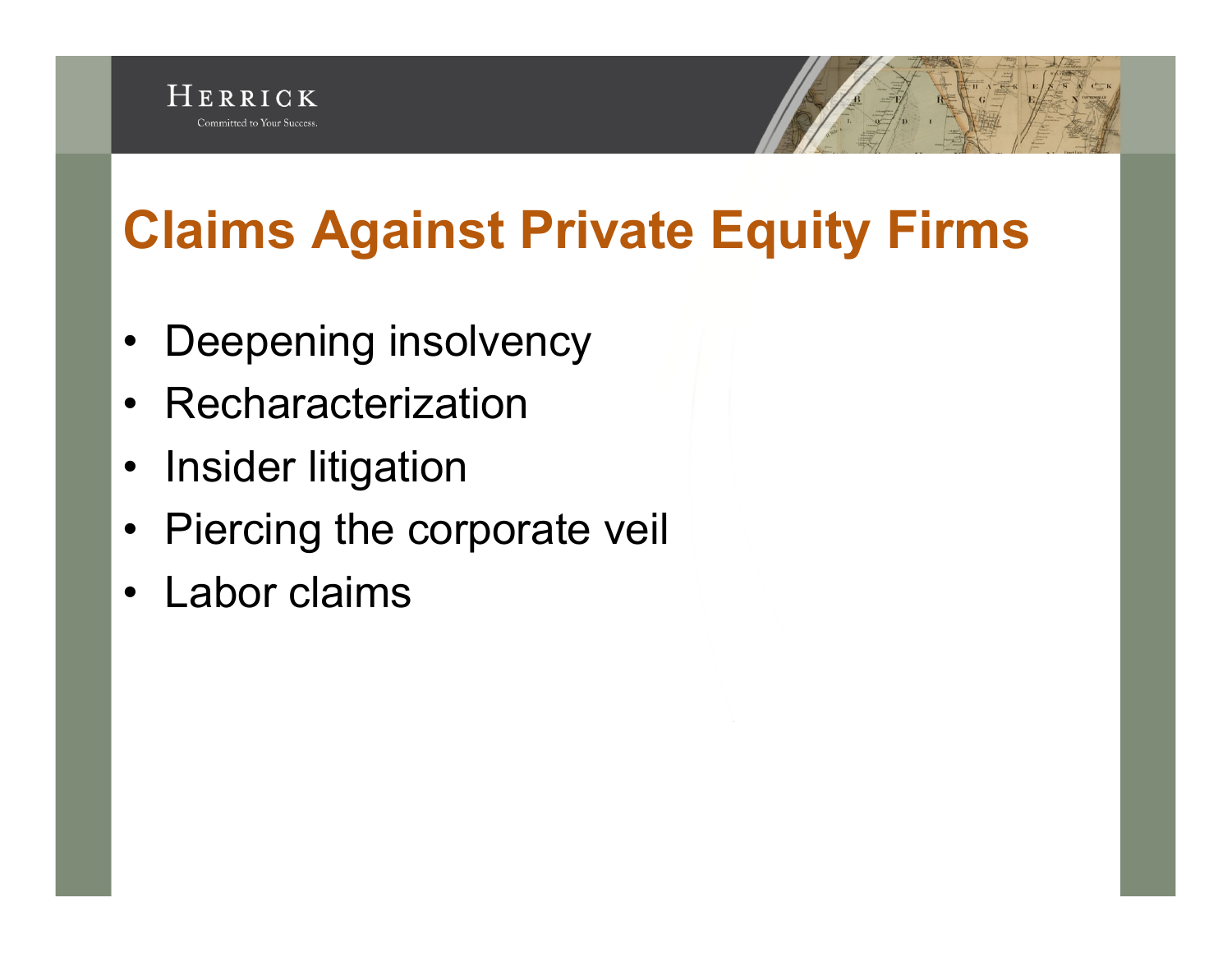#### **Deepening Insolvency**

- Officers and directors may be liable if they artificially prolong its business beyond the point where failure is likely
- 2007 Delaware Supreme Court held in Trenwick that Delaware law does not recognize deepening insolvency as an independent claim
- 2008 The Brown School revived the doctrine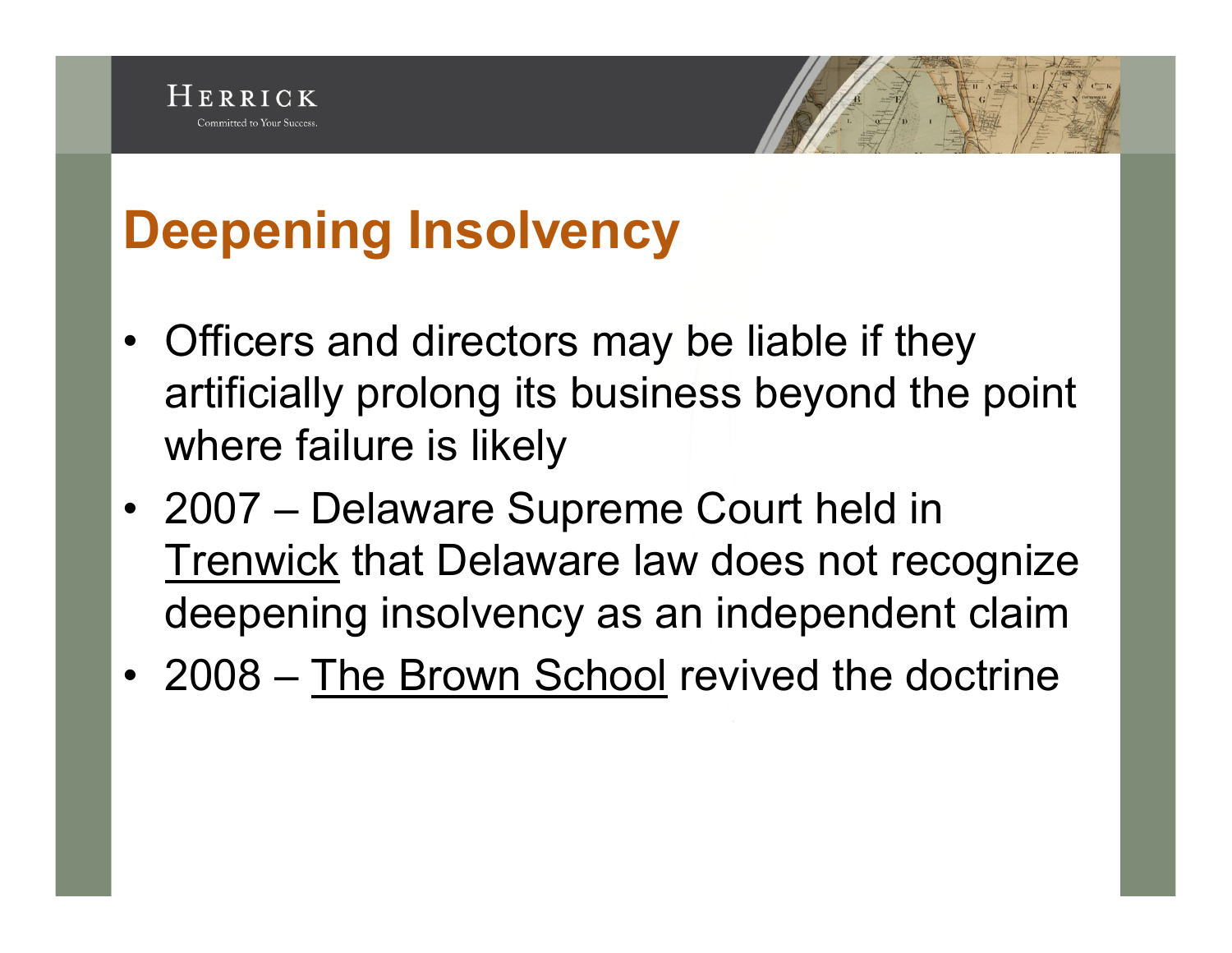## **Deepening Insolvency –** *Brown School*

- A PE firm acquired control of Brown School
	- ـ PE firm received \$800,00 in annual management fees
- TBS borrowed \$112.5M from PE firm
- The business failed: TBS and its subsidiaries filed under Chapter 7 bankruptcy petitions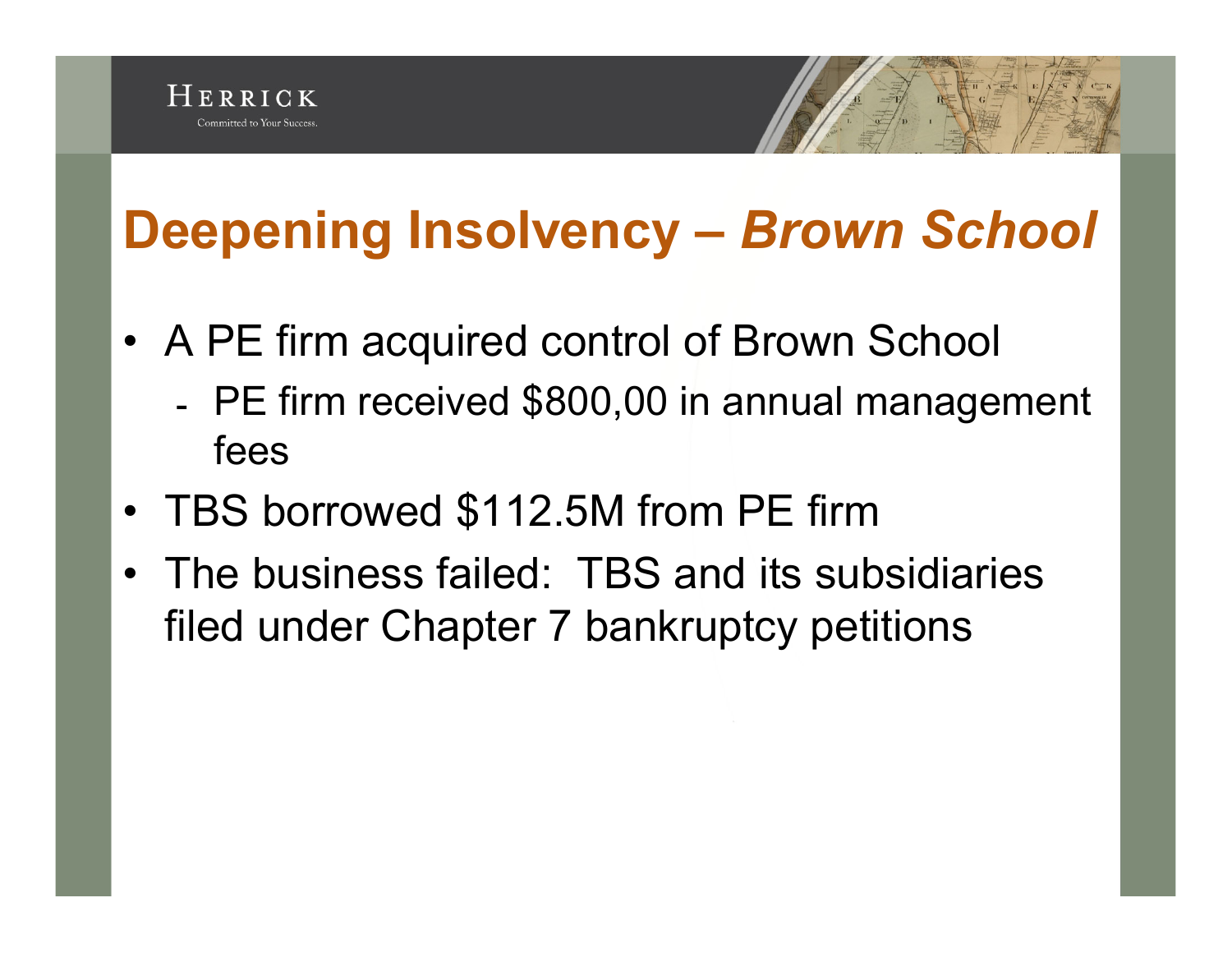

## **Deepening Insolvency –** *Brown School*  **(cont.)**

- Bankruptcy trustee sued the PE firm
	- ـ Breach of fiduciary duty
	- ـ Deepening insolvency
	- "Interested director" transactions violated duty of loyalty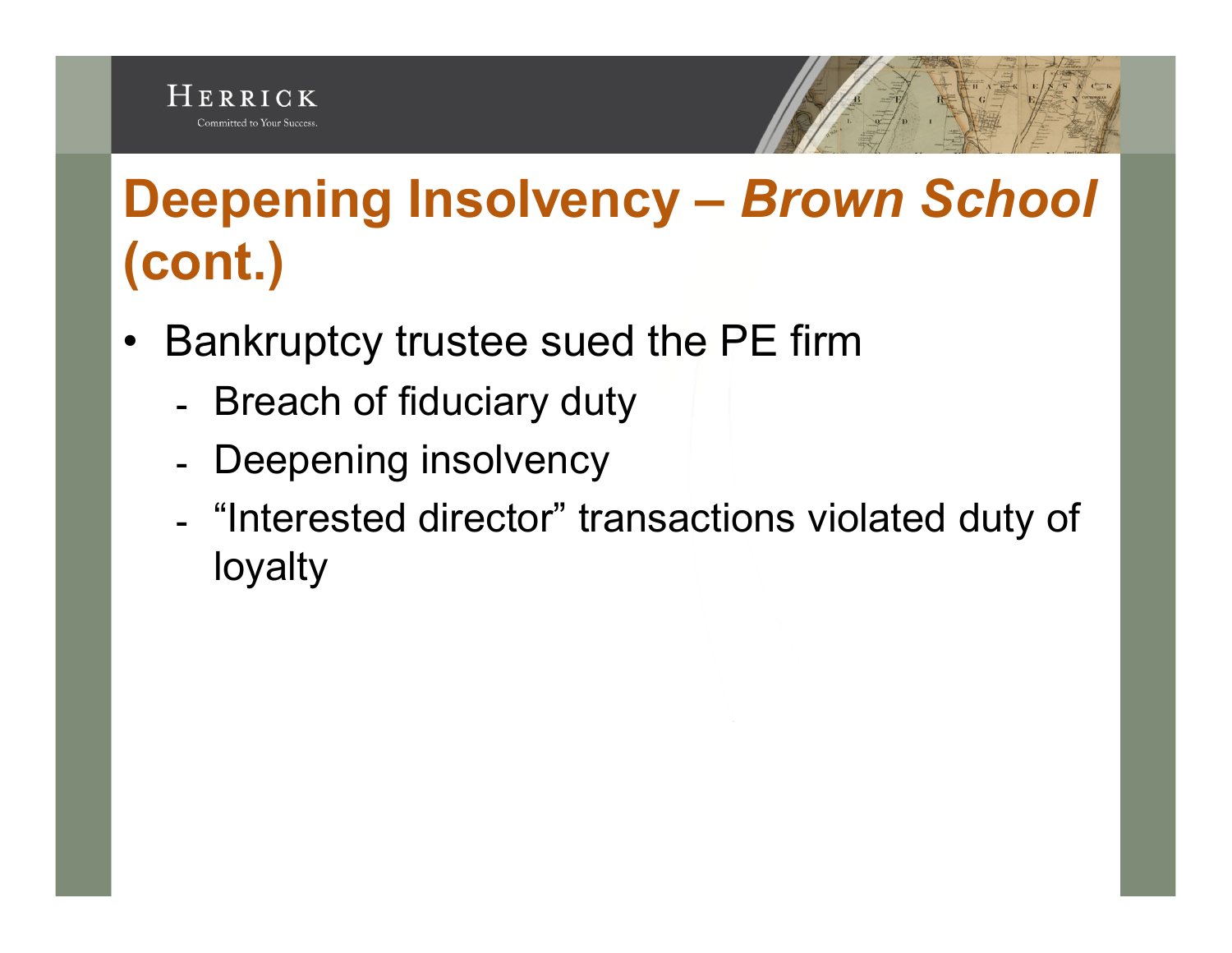

# **Deepening Insolvency –** *Brown School*  **(cont.)**

- The PE firm:
	- ـ Argued the Trustee's claims were disguised deepening insolvency claims
- Bankruptcy court dismissed the deepening insolvency claim, but did not dismiss the duty of loyalty claim
- Court rejected PE firm's argument that deepening insolvency was an improper measure of damages for a duty of loyalty claim
- Deepening insolvency lives on in Delaware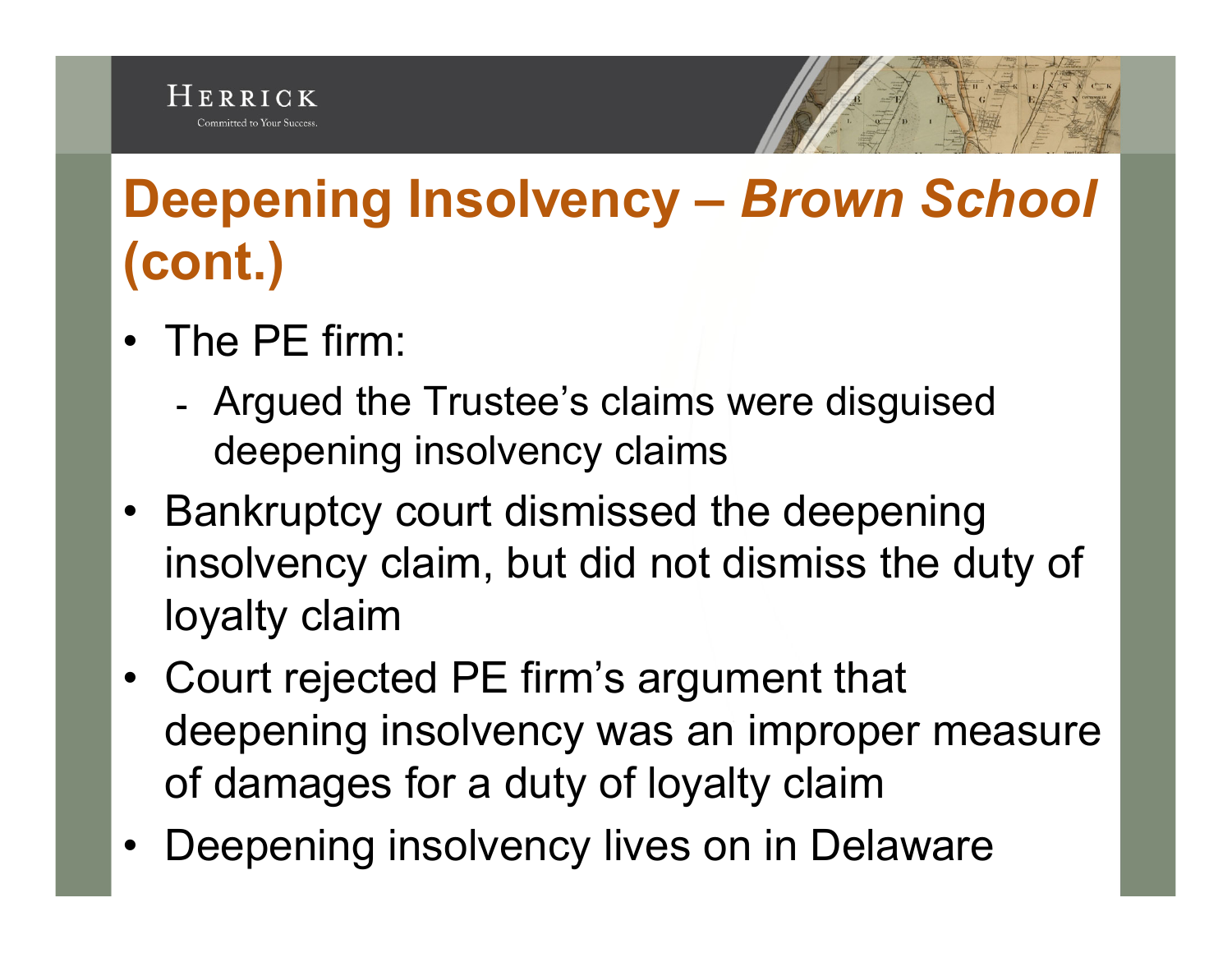

#### **Insider Litigation –** *Winstar v. Lucent*

- Court held that Lucent was a non-statutory insider where it did not deal with Winstar on an arm's length basis in various transactions
- Court did not rely on the more typical "actual control" test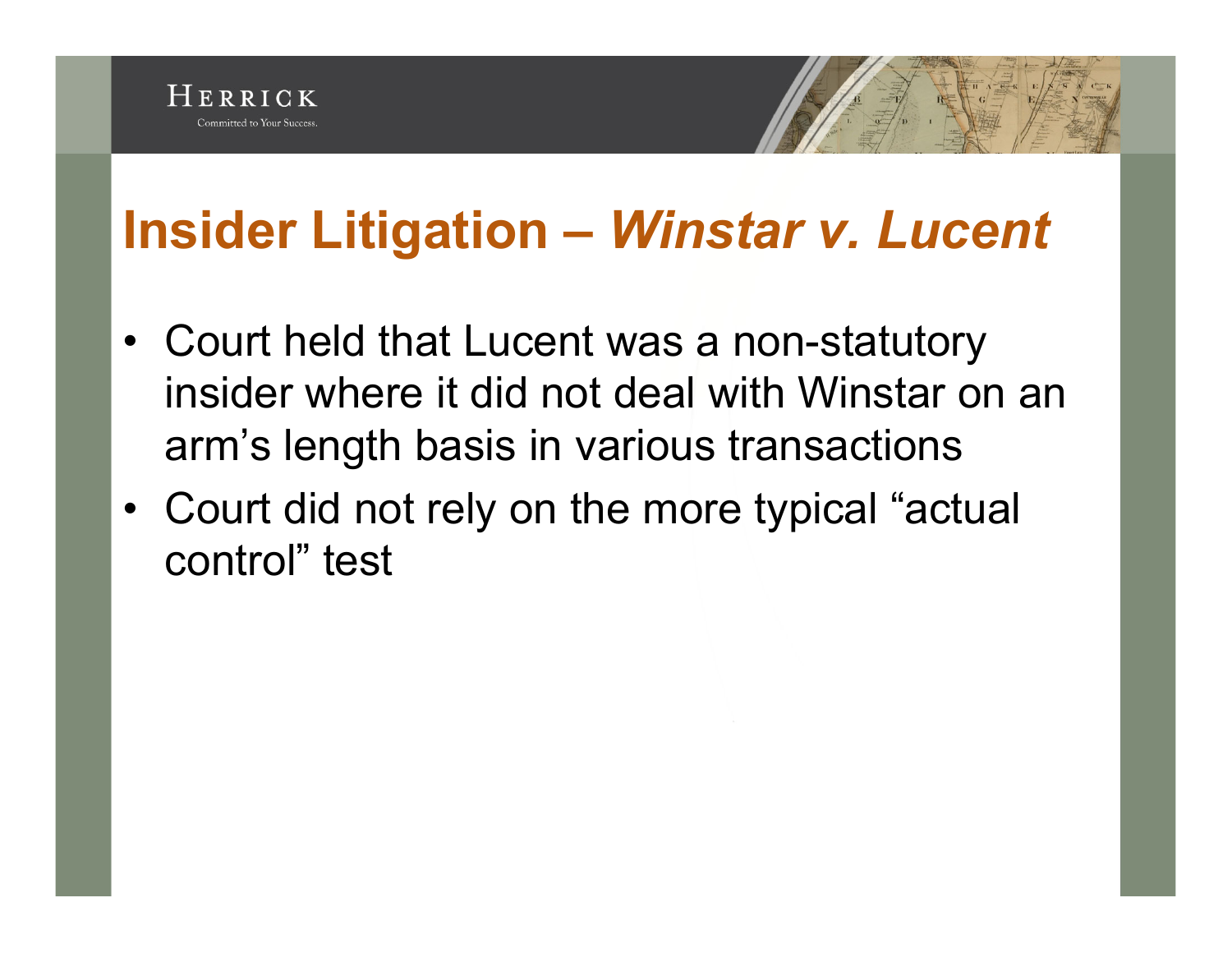

#### **Winstar v. Lucent**

- Pre-bankruptcy in 1998, Winstar and Lucent entered into a so-called strategic partnership to build out Winstar's global broadband network
- The parties entered into two main agreements:
	- (1) a \$2 billion secured credit agreement,
	- (2) a supply agreement under which Lucent would build out and deliver the network using mostly Lucent equipment, and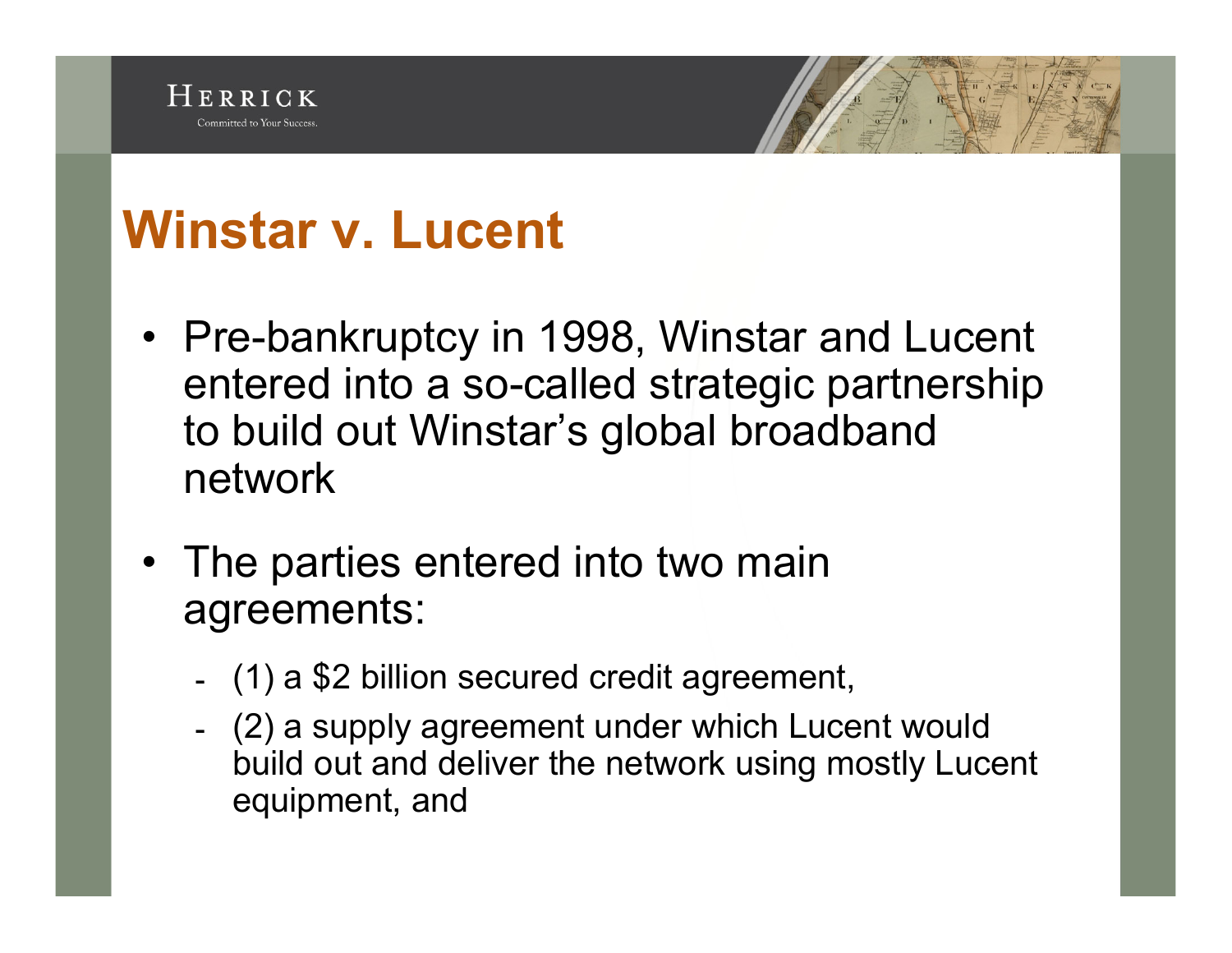#### **Winstar v. Lucent**

- Lucent argued that Lucent and Winstar did not have any common officers or directors and that it was not a person in control because it did not exercise day-today managerial control over Winstar
- The Third Circuit (and courts below) held that: it was not necessary for a creditor to have actual control to be an insider; Creditor could be an insider where there is a close relationship [between debtor and creditor] and … that transactions between the two were not conducted at arm's length"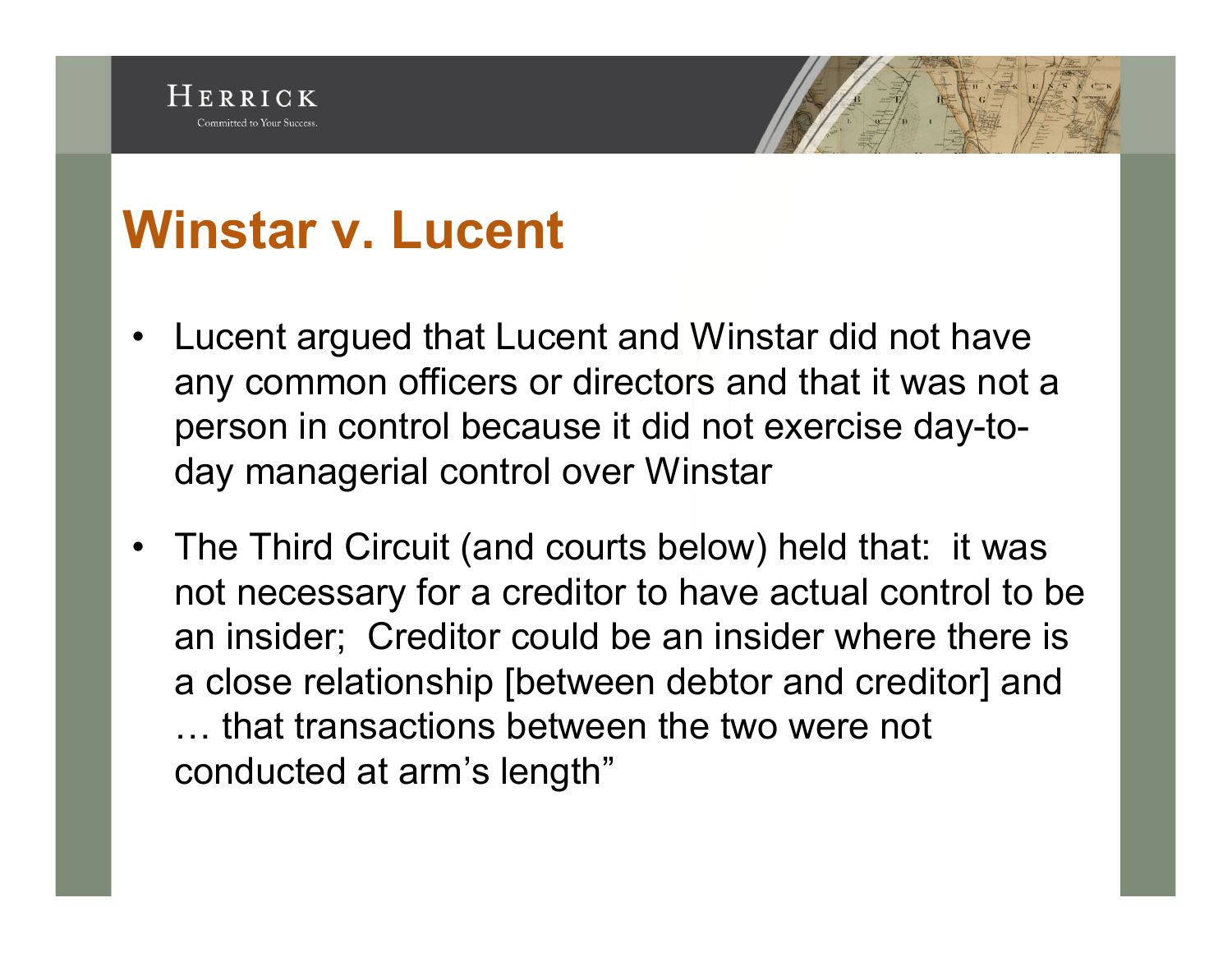

### **Winstar v. Lucent**

- Examples cited by the Bankruptcy Court that transactions between Lucent and Winstar were not conducted at "arm's length" (cont.):
	- Bankruptcy Court found that what began as a "strategic" partnership" to benefit both parties degenerated into a relationship in which Lucent, a much larger company, bullied and threatened Winstar, a much smaller company, into taking actions that were designed to benefit Lucent at the expense of **Winstar**
	- ـ Lucent propped up its own revenue by causing Winstar to purchase hundreds of millions of dollars of goods well before the goods were needed and, in some instances, where the goods were not needed at all; Lucent treated Winstar as a captive buyer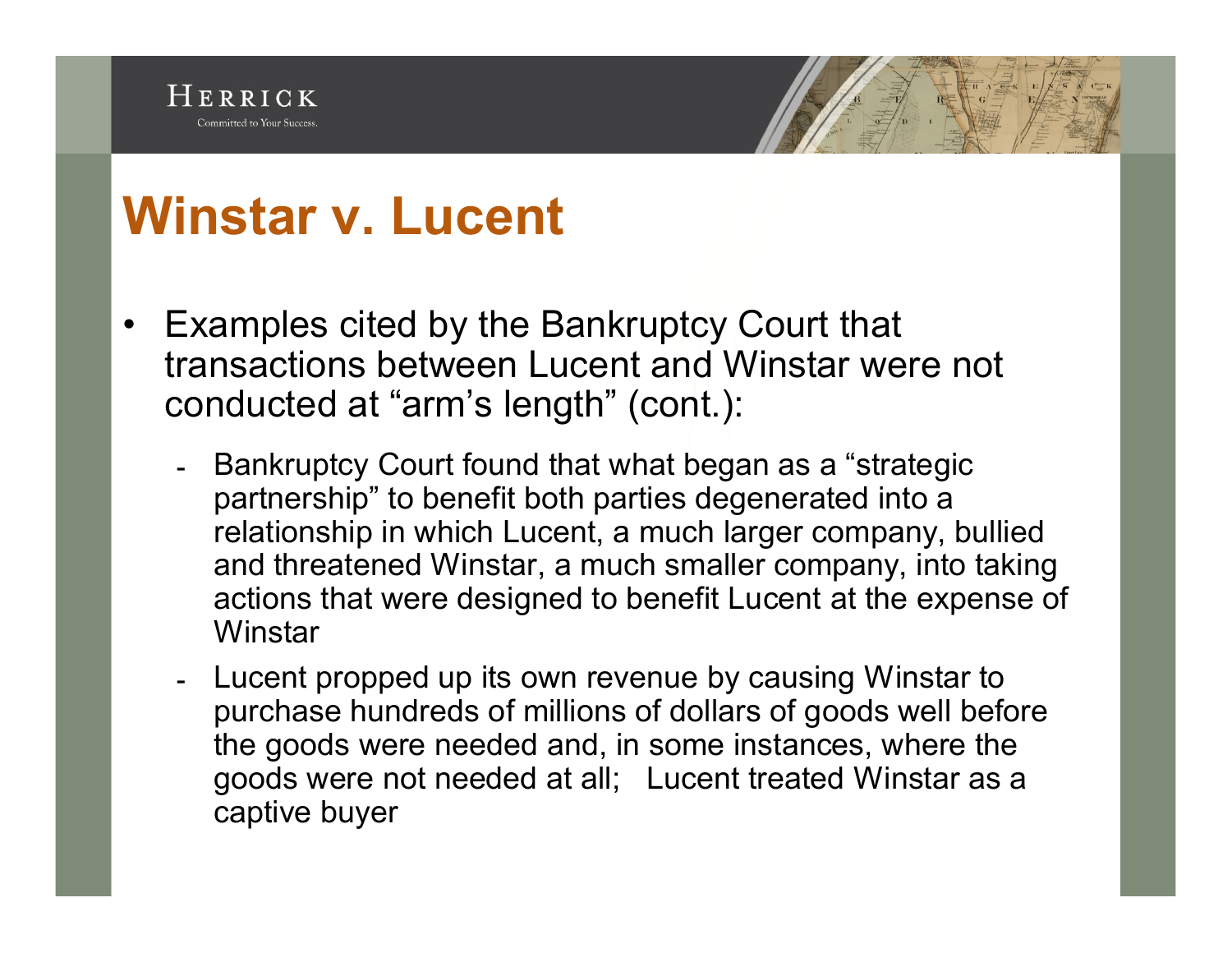

#### **Recharacterization – Radnor Holdings**

- Recharacterization: case law doctrine that provides that equity can be treated as debt
	- ـ Usually facts and circumstances test
- Tennenbaum Capital Partners LLC (TCP) purchased \$25M of preferred stock and loaned Radnor \$95M on a secured basis
- At all times TCP held less than 20% of the equity of Radnor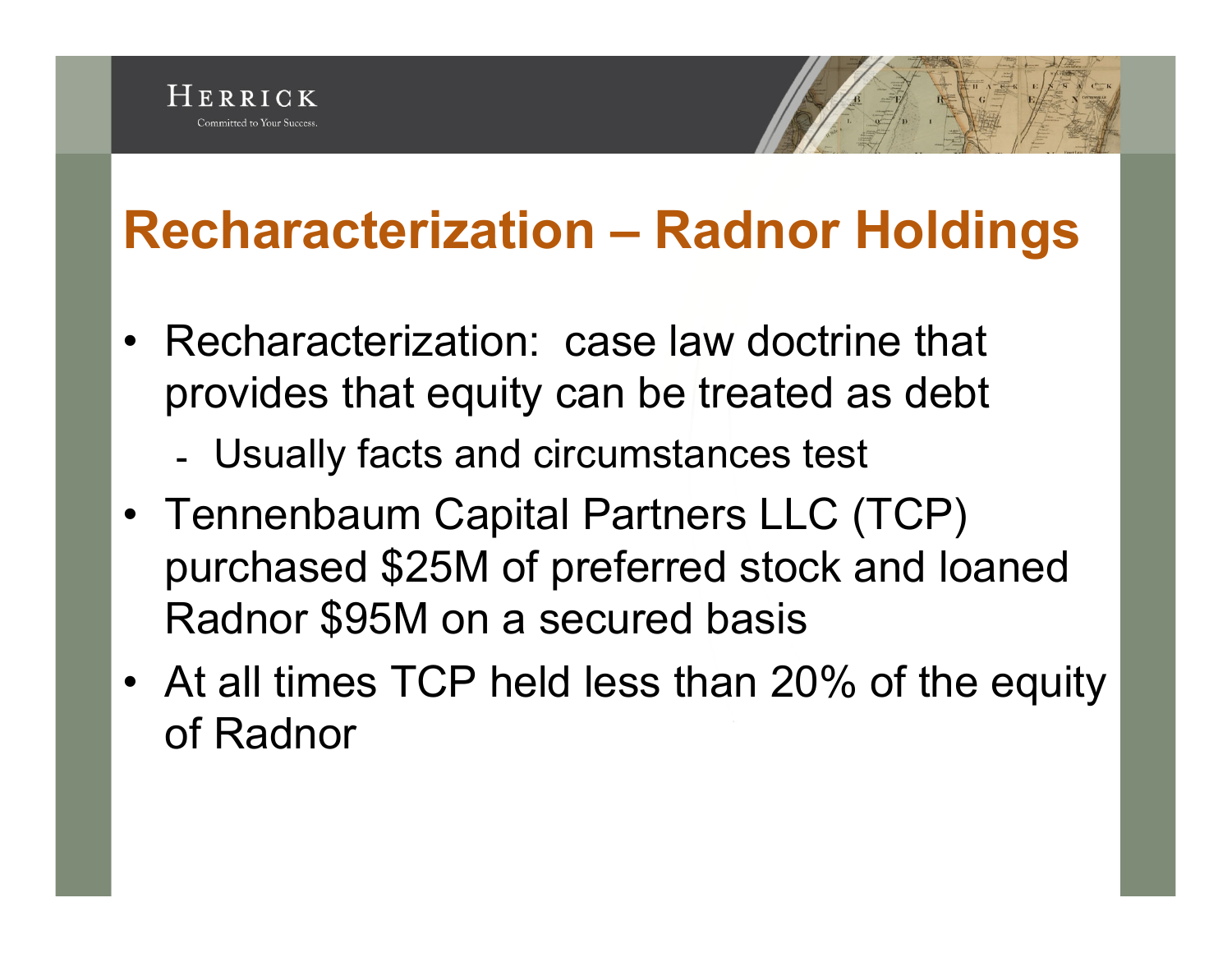

## **Recharacterization – Radnor Holdings (cont.)**

- Radnor's business failed and it filed for Chapter 11
- Radnor and TCP entered into an asset purchase agreement and a DIP credit agreement
	- ـ Provided Radnor with funds to complete 363 sale
	- ـ TCP agreed to purchase Radnor's assets and credit bid its claims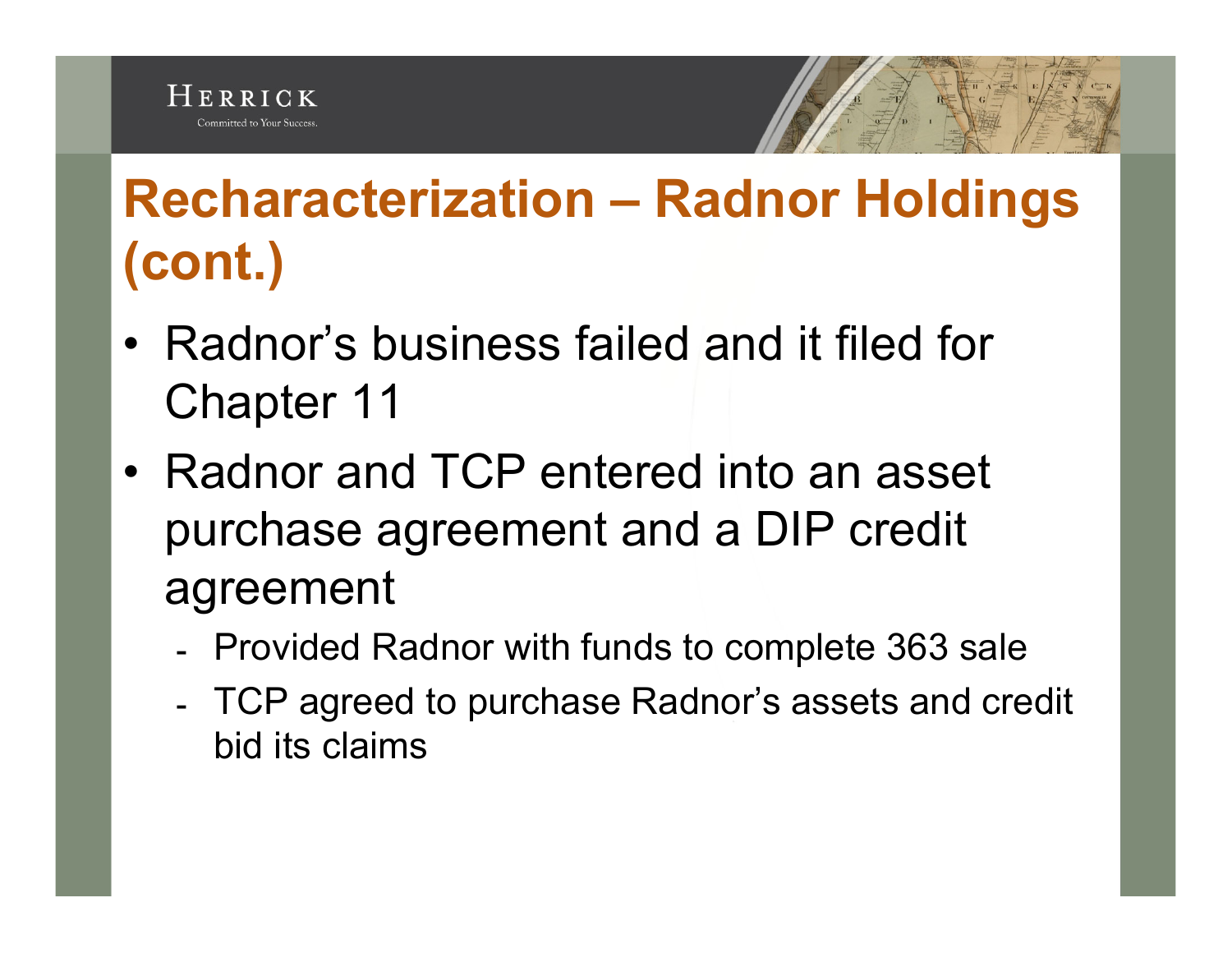## **Recharacterization – Radnor Holdings (cont.)**

- The creditors committee sued TCP
	- ـ Attacked "loan to own" strategy
	- ـ Claimed TCP insisted on pre-petition terms that it knew Radnor could not meet
	- ـ Sought recharacterization
- Court focused on intent of parties *at time of transaction* in favor of TCP on all counts
	- ـ Court rejected "facts and circumstances" analysis
	- ـ If the parties intended a loan, the court will not recharacterize the debt as equity
	- ـ Good result for PE firms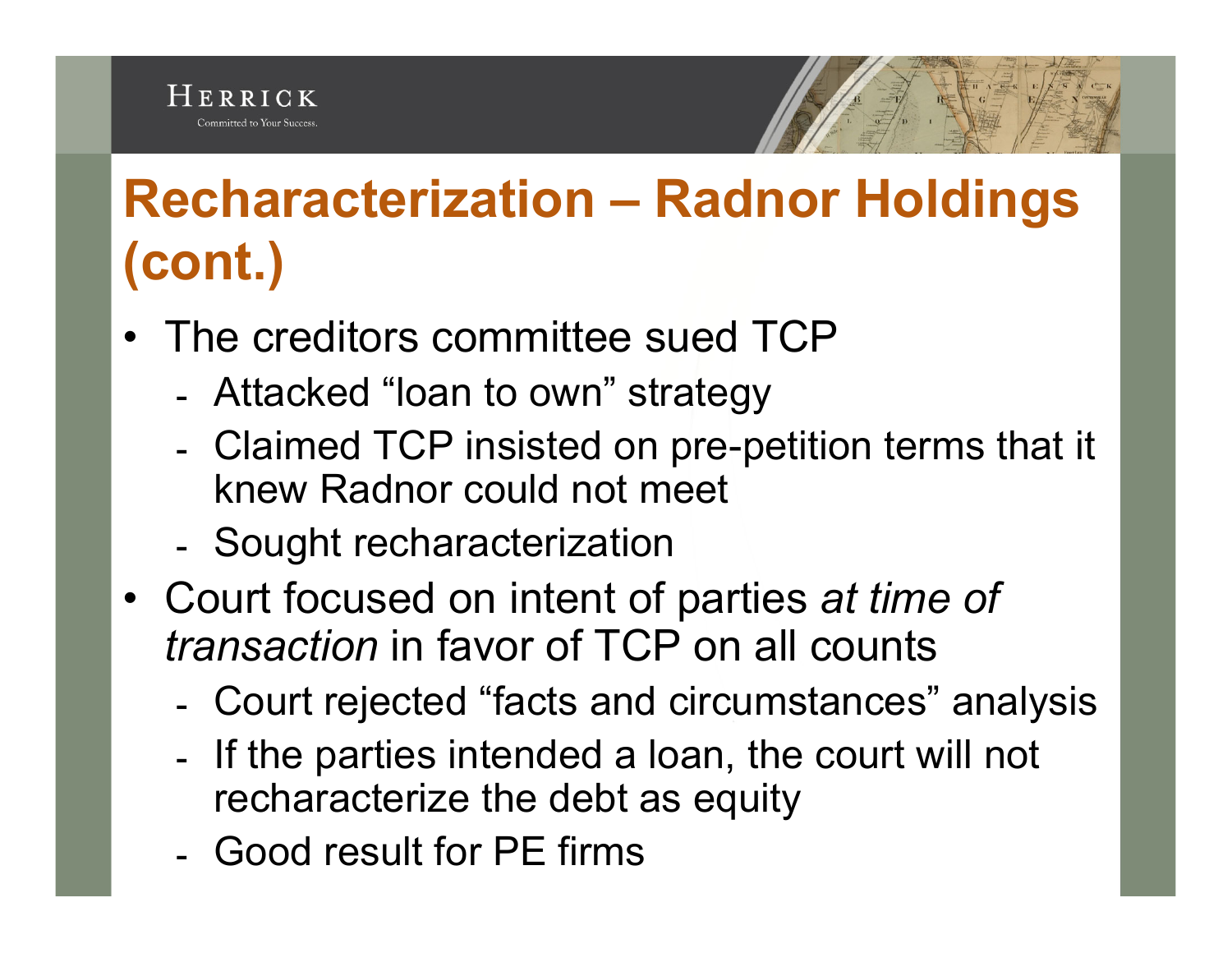## **Labor Claims**

- PE firms may have liability under state wage/hour laws for unpaid wages and/or state WARN laws when portfolio companies are shut down
- Consult local employment lawyers when closing portfolio companies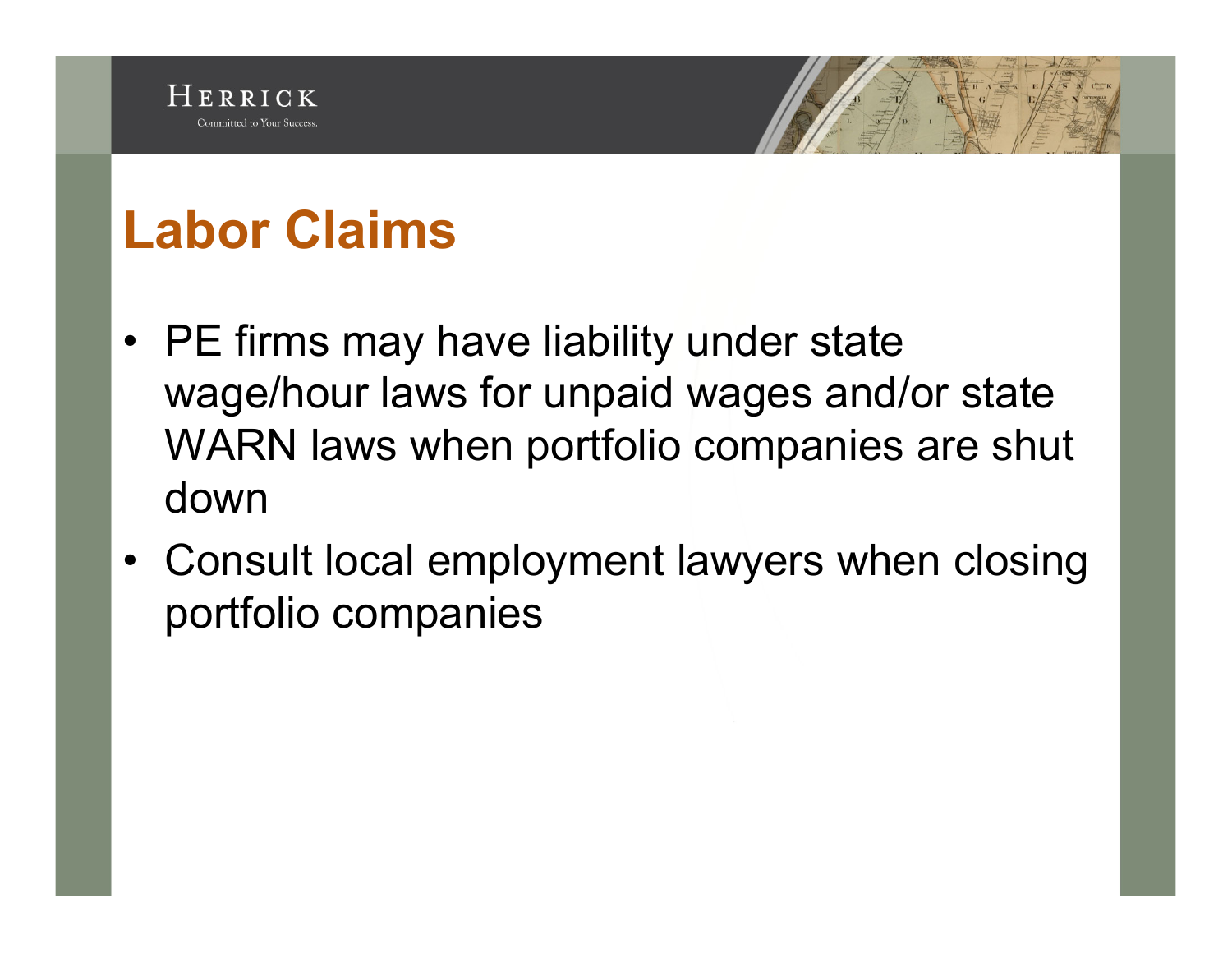#### **Piercing the Corporate Veil**

- Creditors may claim PE firm is liable for debts of portfolio company if it has taken actual control
	- ـ Claim is based on facts and circumstances
	- ـ Claim is hard to prove: often brought in hopes of inducing settlement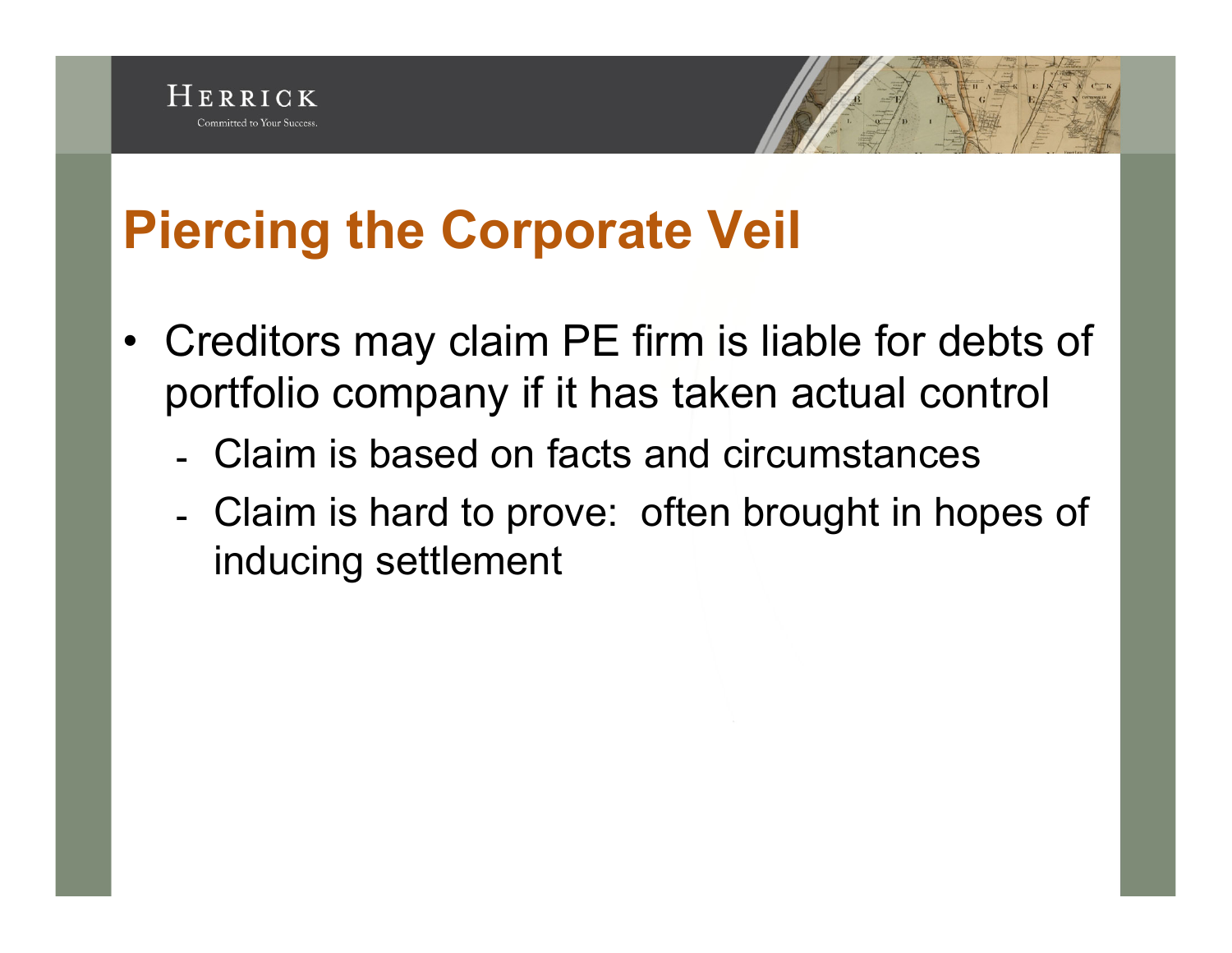Gordian Group LLC



**PE Firms and Distress: The Tricky Business of Risk Mitigation and Value Creation**

**Gordian Group, LLC** 950 Third Avenue, 17<sup>th</sup> Floor New York, New York 10022 (212) 486-3600 <www.gordiangroup.com>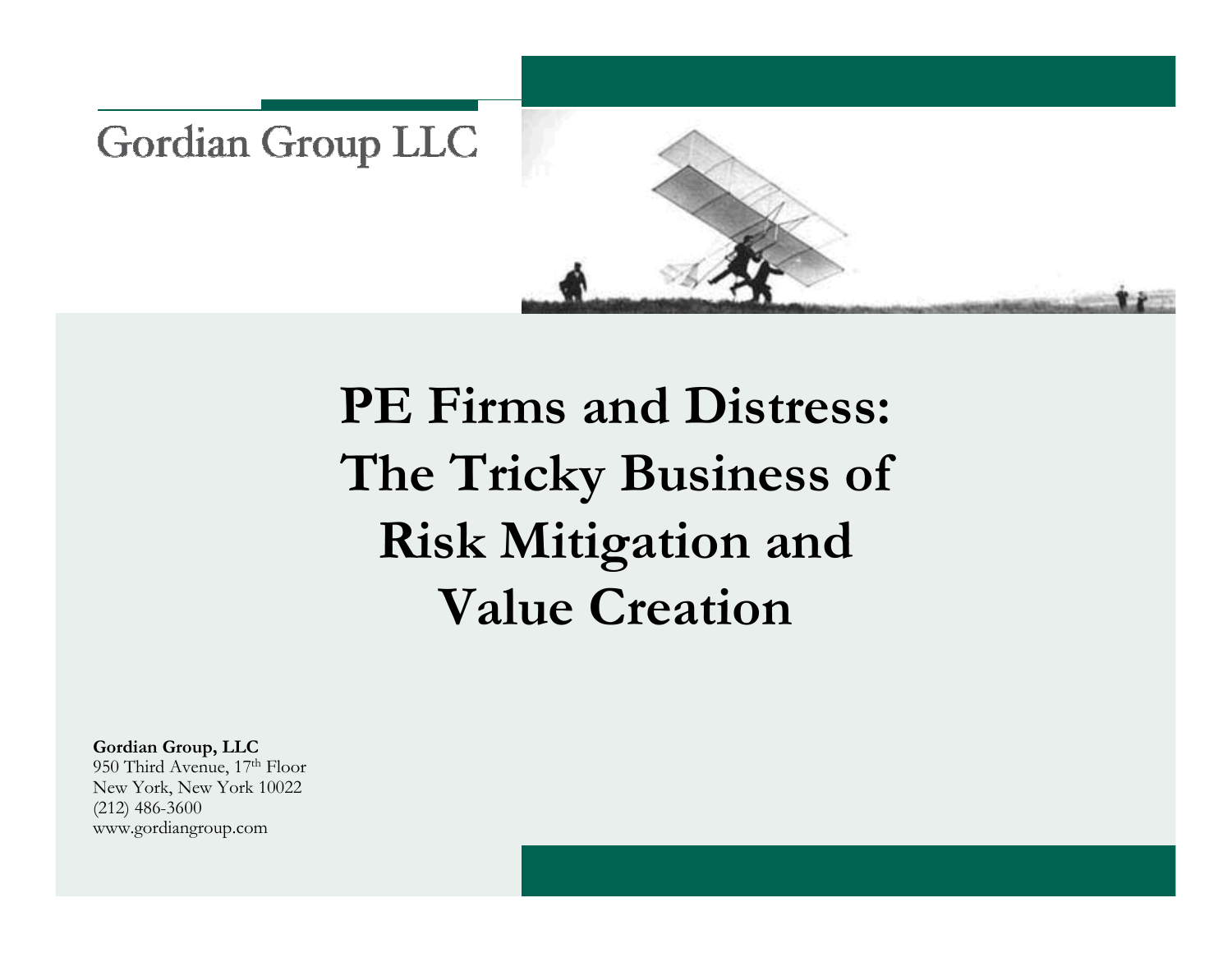#### **Current Market**

\*Large number of distressed companies

• Constraints faced by existing senior lenders

\*Absence of traditional debtor-in-possession financing shaping the bankruptcy landscape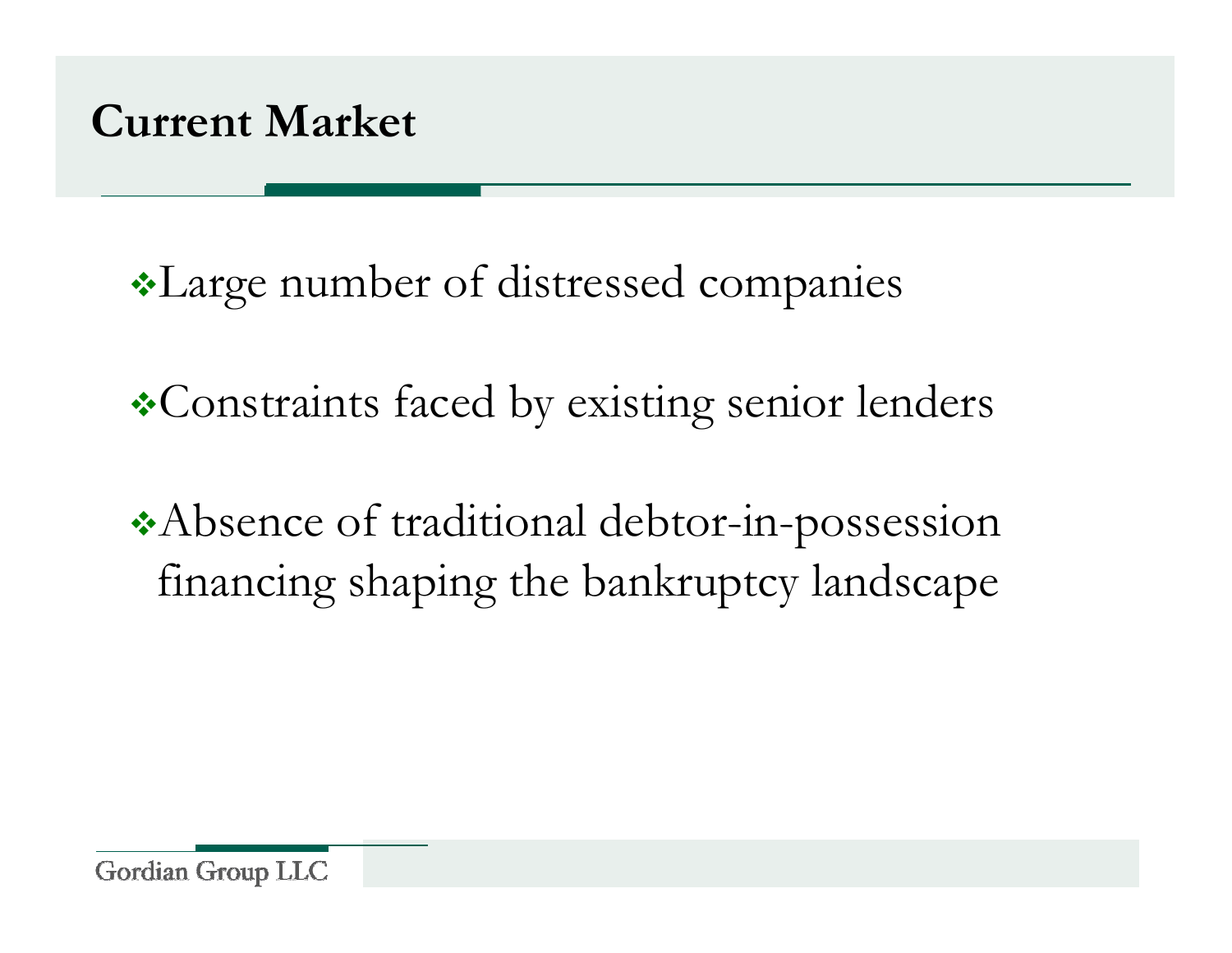#### **How Do You Handle Your Own Conflicts of Interest?**

\*Multiple investments at various levels of the capital structure

 $\triangle$ Social issues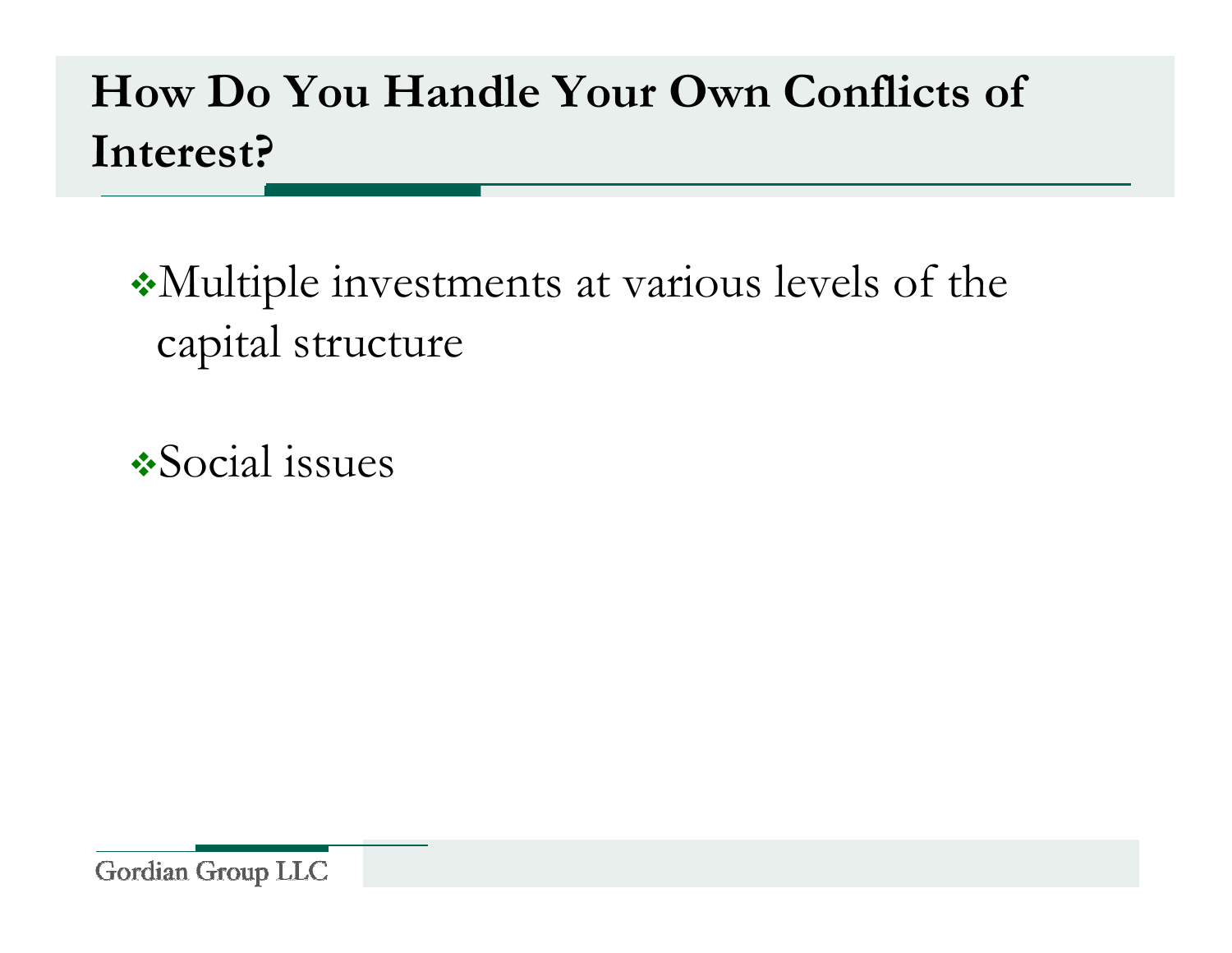#### **How Do You Maximize Equity Value in an Existing Distressed Situation?**

<sup>v</sup> Buyback portfolio companies' debt at attractive levels

• Overhang of Chapter 11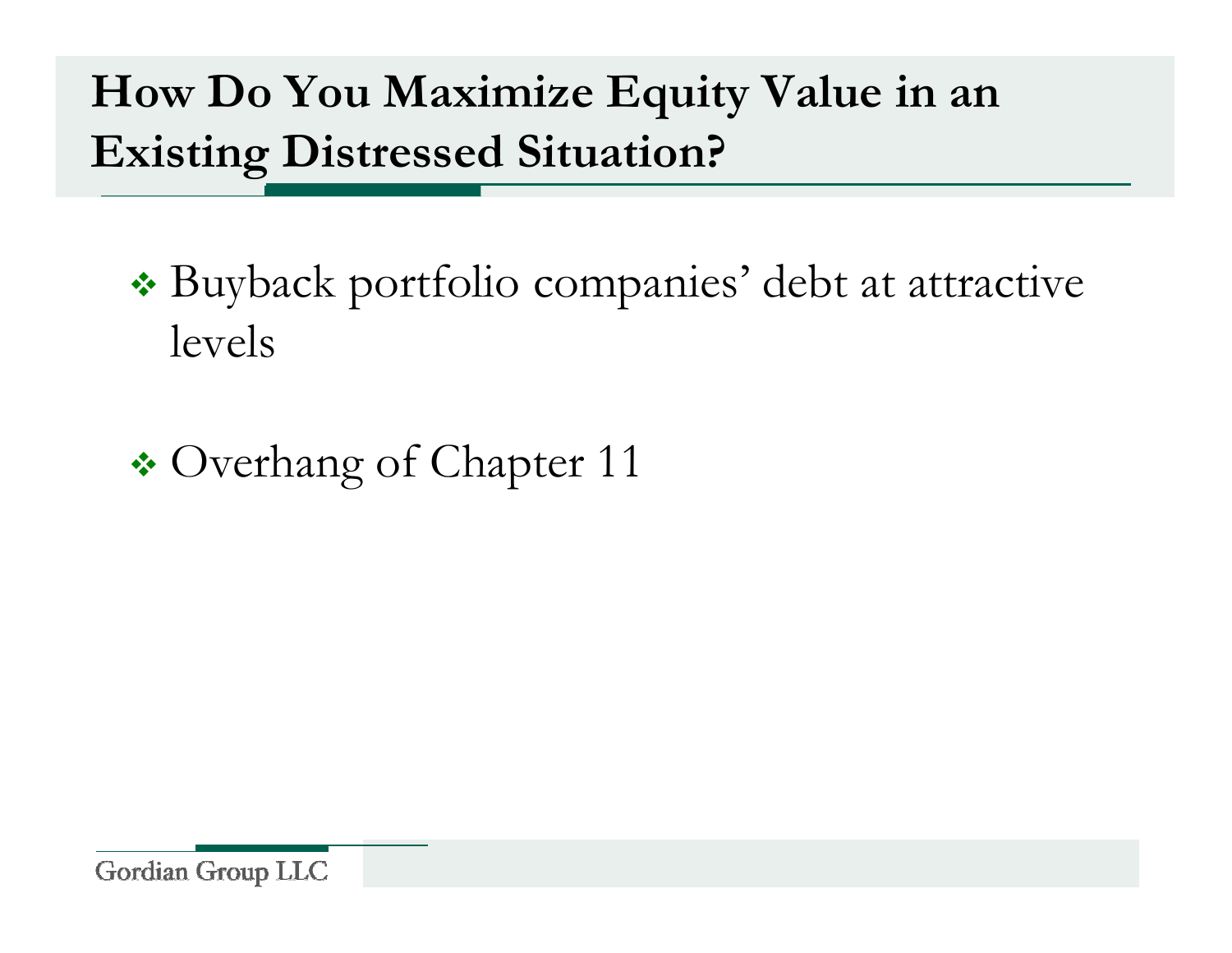#### **How Do You Maximize Equity Value in an Existing Distressed Situation?**

- $\triangleleft$  Option value
- $\triangleleft$  New money
- $\triangle$  Control
- $\cdot$  Internal restructuring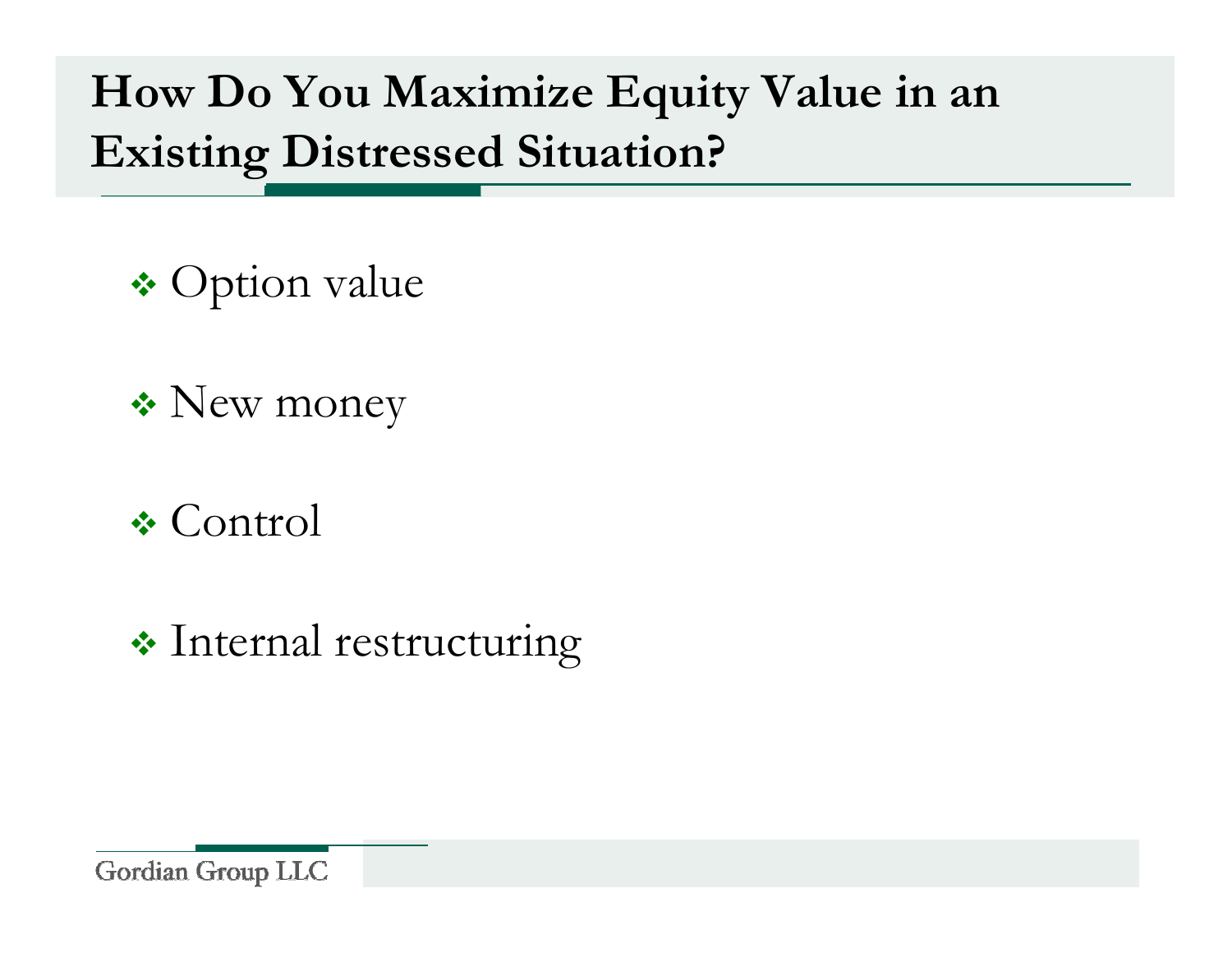#### **How Do You Profit in the Distressed Market?**

- \* Tallywhacker in the peanut butter
- Debt purchases to bootstrap into ownership
- **❖** Solution capital
- Partner with existing equity
- $\div$  363 sales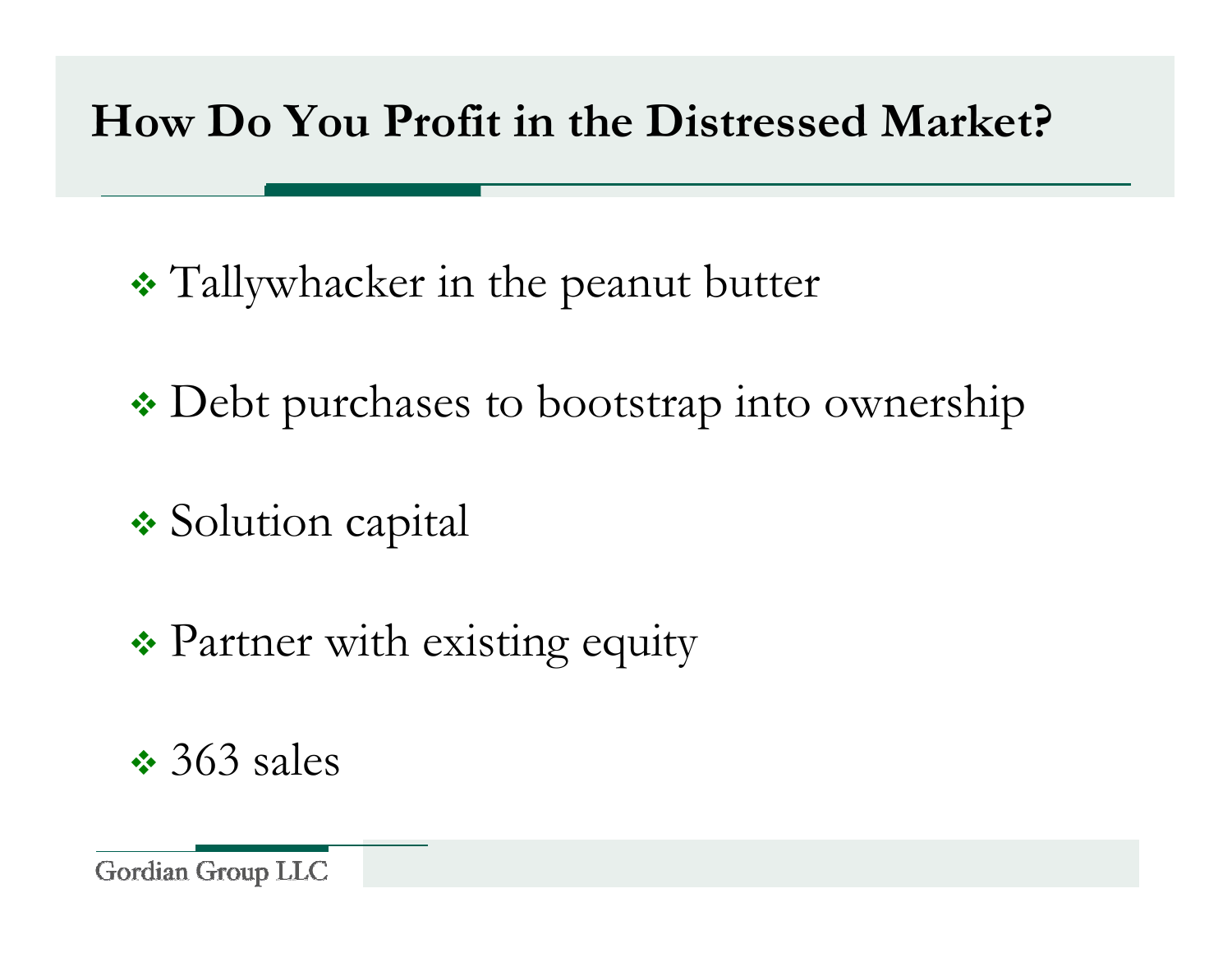#### Gordian Group LLC

**Gordian Group, LLC** 950 Third Avenue, 17<sup>th</sup> Floor New York, New York 10022 (212) 486-3600 <www.gordiangroup.com>